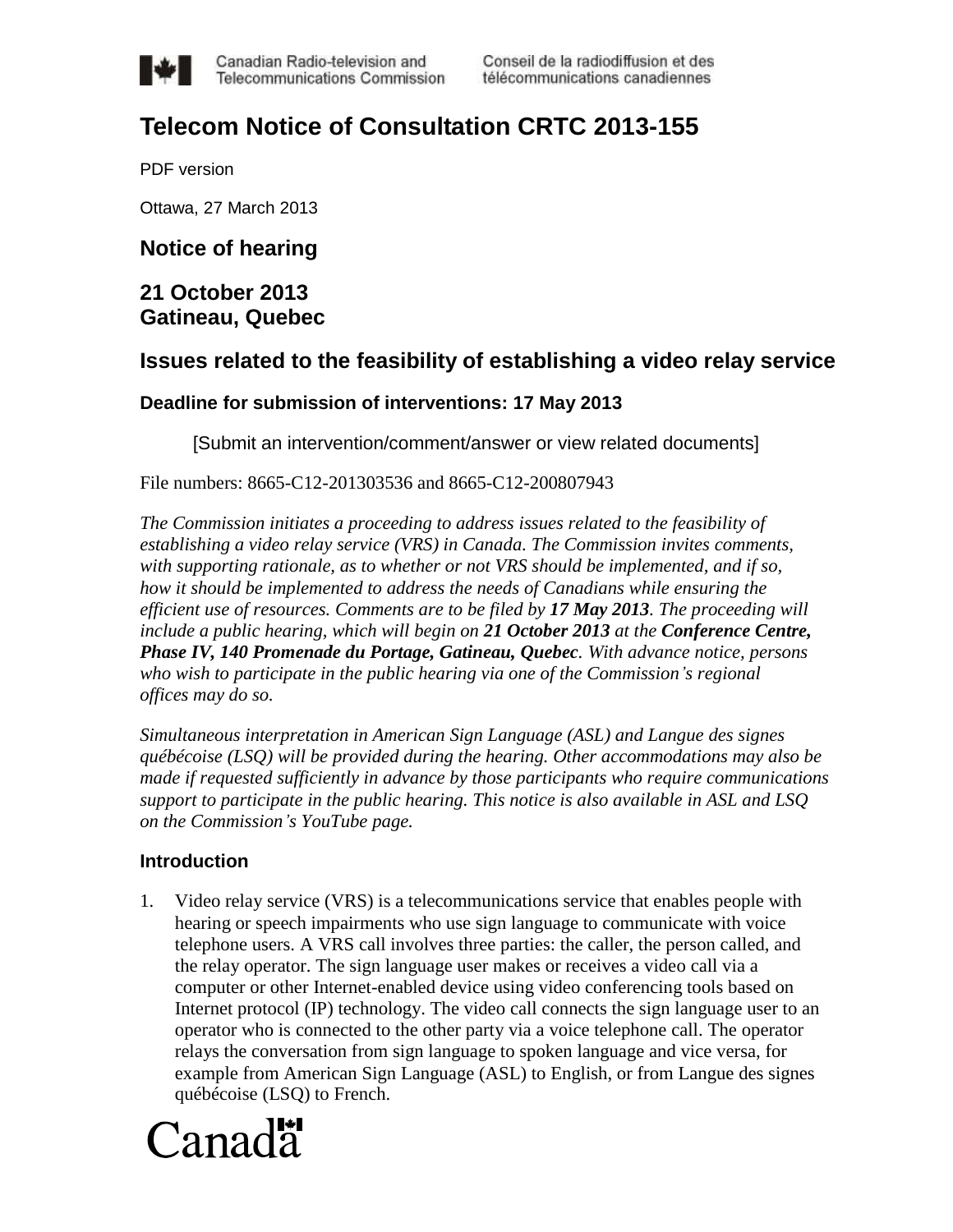- 2. While any telecommunications service provider (TSP) may choose to provide VRS on a regional or national basis, subject to Commission approval of a VRS tariff, no TSP has chosen to offer the service.
- 3. In this notice, the Commission invites comments on whether or not VRS should be implemented, and if so, how it should be implemented to address the needs of Canadians while ensuring the efficient use of resources.

# **Background**

- 4. The Commission first required the provision of a text-based relay service in Telecom Decision 85-29, in which it directed British Columbia Telephone Company to provide what is now known as Teletypewriter Relay Service (TTY Relay) to its subscribers. That decision followed a number of years of reports and a trial of the service. In a series of decisions since that time, the obligation to provide relay services has been extended incrementally, first to other incumbent local exchange carriers (ILECs), then to small ILECs and competitive local exchange carriers (CLECs), to wireless CLECs, and finally to voice over IP (VoIP) providers.<sup>1</sup> The development of relay services continued in Broadcasting and Telecom Regulatory Policy 2009-430, in which the Commission required all local exchange carriers (LECs) to provide IP Relay Service (IP Relay).
- 5. In Broadcasting and Telecom Regulatory Policy 2009-430, the Commission recognized that VRS provides significant benefit to those people with hearing or speech impairments who communicate via sign language. The Commission reviewed the appropriateness of mandating VRS at that time but declined to make a determination on the issue, as it considered that the record of the proceeding was insufficient. In particular, the record did not establish critical information such as the projected size of the individual ASL or LSQ video relay user markets, projected use, and the costs of providing the service.
- 6. The Commission then determined that it would consider holding a proceeding on VRS when more information became available, including the critical information outlined above that it expected to receive from two TSPs: Bell Canada and TELUS Communications Company (TCC). Bell Canada contracted with Mission Consulting, LLC to conduct a VRS feasibility study (the Bell Canada study) and submitted a report to the Commission on 4 April 2012. TCC conducted an 18-month VRS trial in three cities (the TCC trial) and submitted its report on the trial on 14 March 2012. These two reports are available through the "Other related documents" section of this notice.

<sup>1</sup> In Telecom Decision 85-29, the Commission required a TSP to provide relay service to its customers in its serving territory. The Commission extended this obligation to other ILECs in subsequent decisions. In Telecom Decision 97-8, the Commission required all LECs (ILECs, small ILECs, and CLECs) to provide relay service; it extended this obligation to wireless CLECs in Telecom Order 98-1. In Telecom Decision 2005-28, the Commission required all VoIP providers (fixed and nomadic) to provide relay service. The Commission notes that resellers providing local exchange services are required to meet certain of the service requirements that it imposes on LECs, including providing relay service, by virtue of the underlying LEC's obligations, as set out in Telecom Decision 97-8.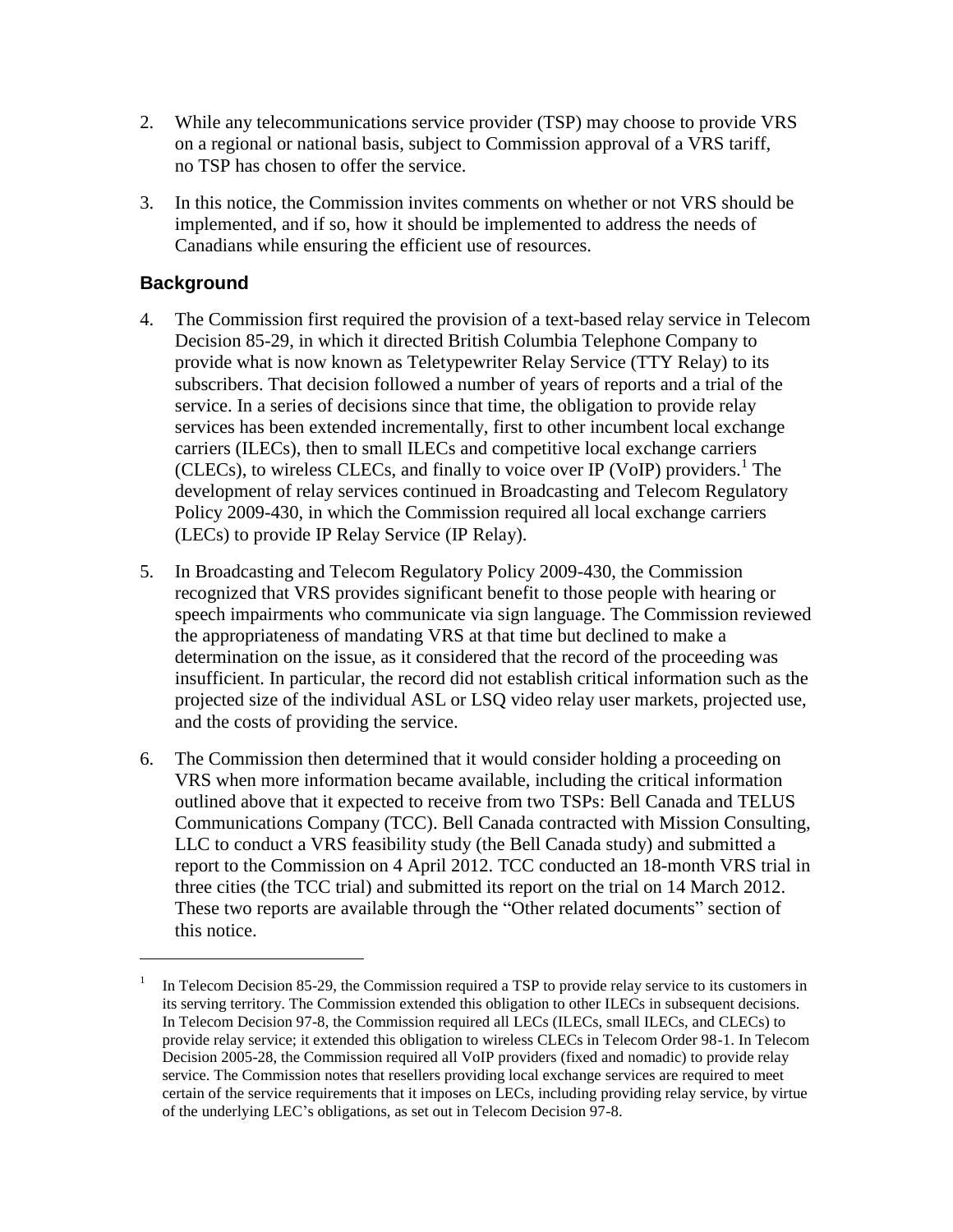7. Some of the conclusions derived from the Bell Canada study and the TCC trial are presented below, and the two reports form part of the record of this proceeding. The Commission subsequently issued requests for information to TCC and Bell Canada to help clarify inconsistencies contained in the two reports. These requests and the responses to them, along with responses to requests for information issued to LECs concerning message relay service<sup>2</sup> (MRS), and two independent reports commissioned by the Commission, also form part of the record of this proceeding. These documents are available through the "Other related documents" section of this notice.

#### **Projected size of user markets**

- 8. Statistics Canada's Participation and Activity Limitation Survey (PALS) for 2006<sup>3</sup> shows that in the 2006 census year, 35,470 adults self-reported as having a hearing or communication limitation and using sign language. An additional 2,620 children with a hearing limitation reported using sign language to communicate.<sup>4</sup> ASL and LSQ are the two most commonly used forms of sign language in Canada. Adults who reported a hearing limitation, but not necessarily a communication limitation, answered follow-up questions which revealed that approximately half of this group of sign language users (49.8 percent) use ASL, approximately one quarter (23.1 percent) use LSQ, and the remaining 27.1 percent use another type of sign language, such as a language specific to the geographical region of residence, body language and gestures, or a form of sign language of their own invention.
- 9. The Commission estimates that approximately 15,000 to 20,000 people would likely adopt and use VRS. Of those people, approximately 11,500 to 13,500 would likely use ASL and 3,500 to 6,000 would likely use  $LSQ$ .<sup>5</sup> The methodology used to obtain these estimates and more exact numbers are presented in Appendix B to this notice.

#### **Projected use**

 $\overline{a}$ 

10. Usage patterns for VRS would likely be similar to those observed during the TCC trial and comparable to the usage patterns of text-based relay services (i.e. TTY Relay and IP Relay). Approximately 80 percent of video relay traffic occurs during the week and roughly 20 percent over the weekend. Usage peaks

<sup>2</sup> Message relay services include both TTY Relay and IP Relay. Responses to the requests for information issued on 25 May 2012 and 19 December 2008 are available through the "Other related documents" section of this notice.

<sup>3</sup> Statistics Canada, *The 2006 Participation and Activity Limitation Survey: Disability in Canada*, catalogue no. 89-628-XWE

<sup>4</sup> Statistics Canada *Participation and Activity Limitation Survey of 2006: A Profile of Assistive Technology for People with Disabilities*, catalogue no. 89-628-X – no. 005. ISBN 978-0-62-48688-6.

 $\frac{5}{\sqrt{5}}$  The low range is the estimate from the Bell Canada study and the high range was obtained using Statistics Canada's 2006 census results. Details of the methodology used for Bell Canada's estimate are available in Phase 9 of the Bell Canada study. Details of the methodology used for deriving the estimate based on Statistics Canada data are available in Appendix B to this notice.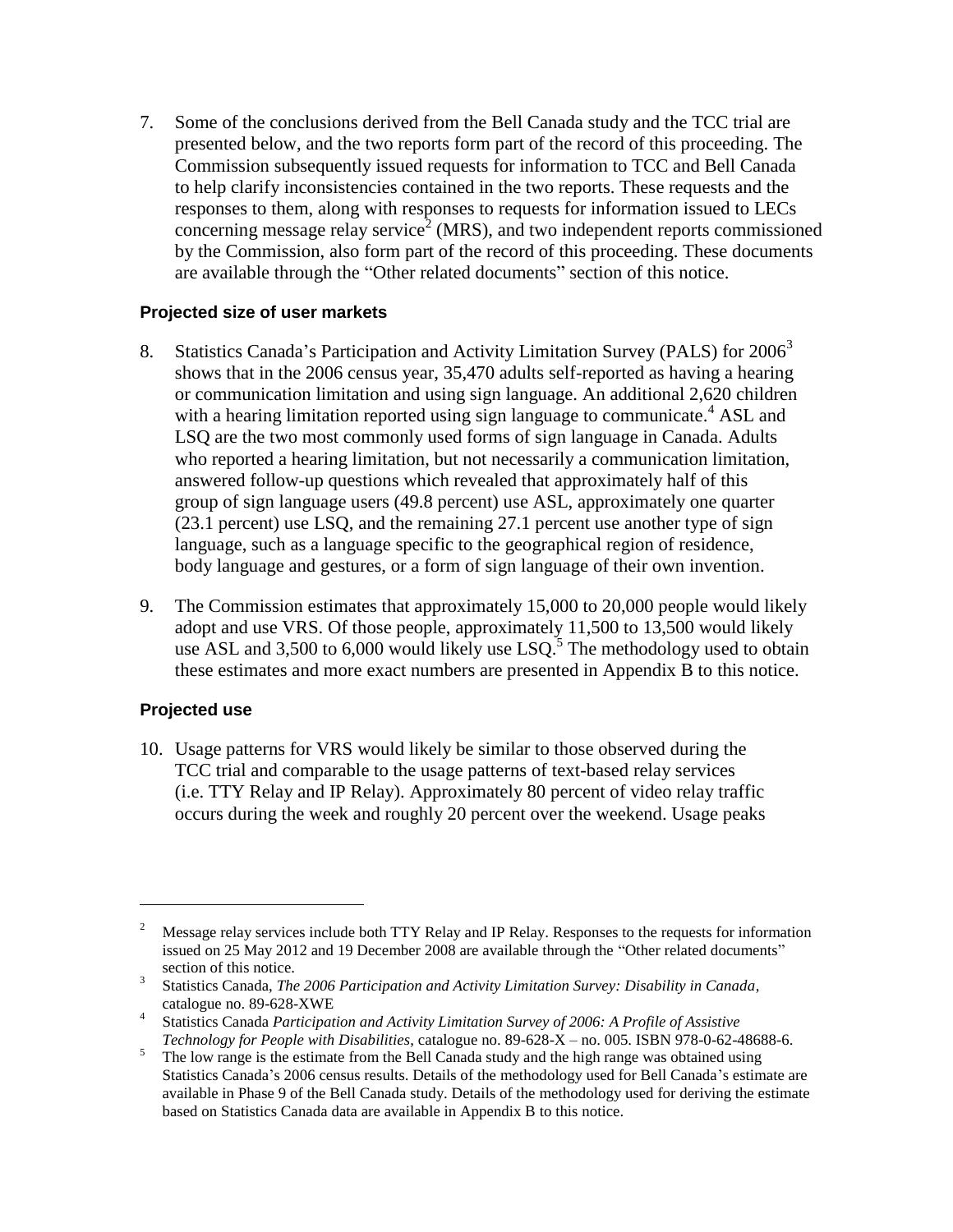from 6 a.m. to 6 p.m. on weekdays, which accounts for almost 90 percent of weekday traffic. Weekend traffic peaks from 12 p.m. to 6 p.m., which accounts for over 50 percent of weekend traffic, and tapers off from 6 p.m. to 12 a.m., which accounts for an additional 30 percent of weekend traffic. Less than 4 percent of total traffic occurs during the overnight hours of 12 a.m. to 6 a.m. $<sup>6</sup>$ </sup>

11. The per-user minutes of VRS use per month varied significantly among the estimates submitted. The Bell Canada study estimated an average of 37 minutes of relayed conversation per user per month, while the TCC trial experienced an average of 109 relayed conversation minutes per user per month.

#### **Cost implications and efficient use of resources**

12. Information about the projected individual ASL or LSQ user markets and use of VRS will help the Commission understand the cost and resource implications of a potential VRS. The estimates<sup>7</sup> on projected user markets and usage, and their cost and resource implications, varied widely. The Commission recognizes the significant benefits of VRS, but is aware of the potentially high-cost nature of the service and its dependence on the availability of sign language interpreters.

#### *Cost implications*

- 13. The Commission's approach to relay services to date has been to require LECs to meet their obligation to offer MRS by either providing relay services directly to their customers or outsourcing the provision of the services to a third party.
- 14. Presently, to access MRS, Canadians must subscribe to a local or wireless telephone service of one of the LECs. There is no separate charge for MRS usage, as the service is included in the rate that local or wireless telephone service providers charge all customers for telephone service. However, MRS users may incur costs for relay equipment.
- 15. LECs already recover the costs of providing MRS from the general body of subscribers. Thus, if mandated, VRS may have cost implications for the general body of subscribers.

<sup>&</sup>lt;sup>6</sup> These results are obtained from usage information provided in responses to requests for information, and from the final report on the TCC trial.

<sup>&</sup>lt;sup>7</sup> Estimates are from the Bell Canada study, the TCC trial, and Appendix B to this notice, which is based on Statistics Canada census results.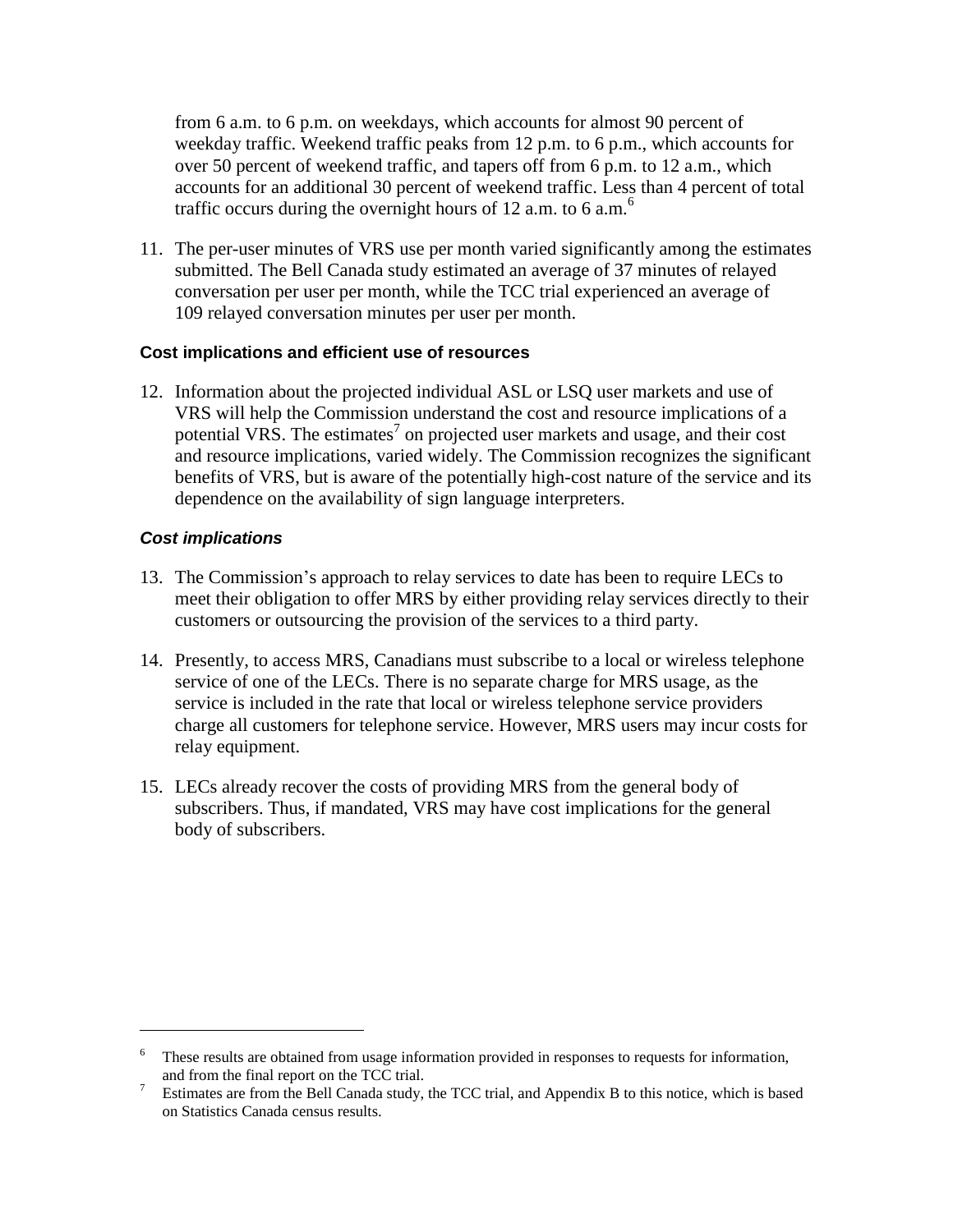#### *Other resource implications*

- 16. VRS is a service that relies heavily on sign language interpreters. Community interpreting<sup>8</sup> relies on the same pool of interpreters. The pools of both ASL and LSQ interpreters are experiencing shortages, 9 and there is a demand for Canadian ASL interpreters to staff call centres serving American VRS clients.
- 17. The Bell Canada study notes that the availability of job opportunities has encouraged many students to leave interpreter training programs prior to graduation to seek employment. This is particularly pronounced in the LSQ market.<sup>10</sup>

#### *Efficient use of resources*

- 18. The Commission notes that VRS is already offered in some countries. Where it is offered, various implementation and service delivery models have been adopted, with widely varying costs. International VRS models tend to fall into one of two categories: demand-driven and supply-driven. Both models can be adjusted to accommodate VRS hours of operation or volume of calls.
- 19. An example of a demand-driven model is compensation per minute of use. Since it can be difficult to predict how many minutes of conversation users will require, this type of model involves unpredictable costs and therefore unpredictable impacts on the general body of subscribers. Compensation of VRS providers on a per-minute basis may create an incentive for providers to seek ways to inflate the number of minutes of use; therefore, this model may be more susceptible to fraud.
- 20. An example of a supply-driven model is funding a fixed number of interpreter positions. In this case, costs and other resource requirements are more predictable and transparent since they are predetermined. Such a model does not create an incentive for providers to increase minutes for compensation.
- 21. Developing the appropriate model and implementing measures such as permitting VRS users to book longer calls or to leave a call-back number for non-time-sensitive calls can improve efficiency.

#### **Call for comments**

22. The Commission notes that, as a result of this proceeding, it could impose additional obligations on some or all TSPs, whether or not they choose to become parties to this proceeding.

<sup>&</sup>lt;sup>8</sup> Community interpreting in the context of this notice refers to all types of in-person sign language interpretation.

<sup>9</sup> These shortages are discussed in further detail in Phase 6 of the Bell Canada study.

<sup>&</sup>lt;sup>10</sup> Bell Canada study, Phase 6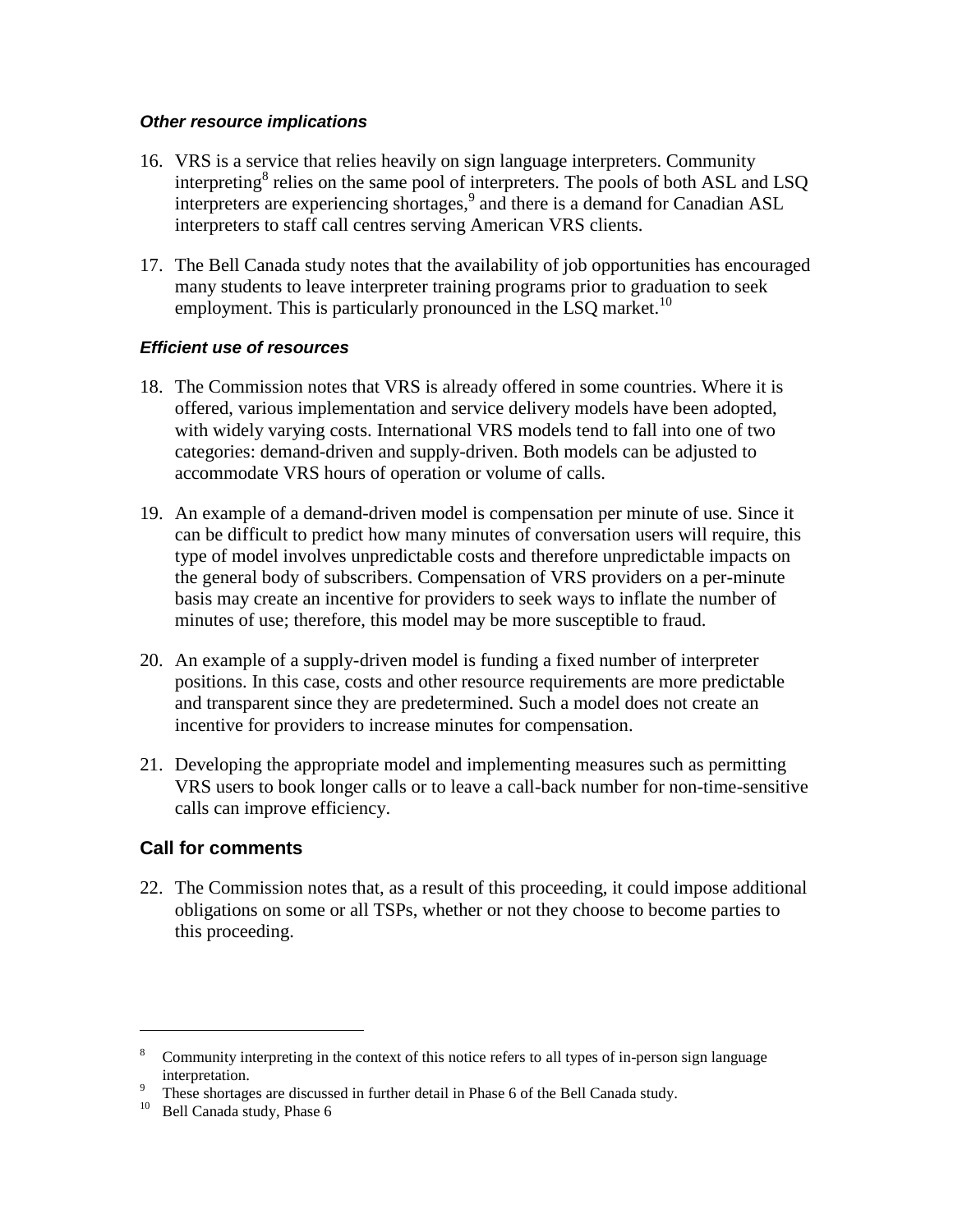- 23. The Commission notes that VRS is a telecommunications relay service. VRS operators would not provide interpretation from ASL to French or from LSQ to English. VRS is also distinct and separate from video remote interpreting (VRI). VRI is a service whereby the two parties, a sign language user and a person who does not use sign language, are in the same location for an in-person conversation and contact a remote interpreter via video conference. The interpreter then interprets the conversation for the two parties via video. VRI is an interpretation service and not a telecommunications relay service, and is not within scope of this proceeding.
- 24. The Commission invites comments, including supporting rationale and evidence where appropriate, on whether or not VRS should be implemented, and if so, how it should be implemented to address the needs of Canadians while ensuring the efficient use of resources. To facilitate the formulation of comments, the Commission has included two appendices to this notice. Appendix A presents two potential VRS funding and administration models, which provide examples of some of the key elements to be considered in any approach. The methodology supporting the forecast number of VRS users can be found in Appendix B.
- 25. The Commission also invites comments, including supporting rationale and evidence where appropriate, on the benefits of VRS and how it should be implemented if it is approved. These main topics are broken down into more specific issues in paragraphs 26 to 36 below. The Commission requests that parties' submissions set out their responses to each issue they choose to address separately, indicating which issue they are addressing at the beginning of each response.

#### **I. Benefits of VRS**

- 26. i) Describe the potential social and economic benefits of VRS.
	- ii) Is VRS the best available means to meet the telecommunications needs of people with hearing or speech impairments who communicate via sign language? Why or why not? What alternatives to VRS exist and how are these alternatives able or not able to meet the needs of people with hearing or speech impairments?
	- iii) Under what circumstances would VRS be used?
	- iv) Explain whether current message relay services sufficiently meet the needs of users with hearing or speech impairments who use sign language.

#### **II. Implementation of VRS, if approved**

#### **A. Funding and administration**

27. i) Should the Commission extend the current message relay requirement to include VRS? If so, to whom should the requirement apply? Provide total projected costs over a five-year and/or ten-year study period, identifying all major cost components (e.g. operator costs, equipment rental, usage costs) and a cost per network access service (NAS), providing the annual NAS expected to be served.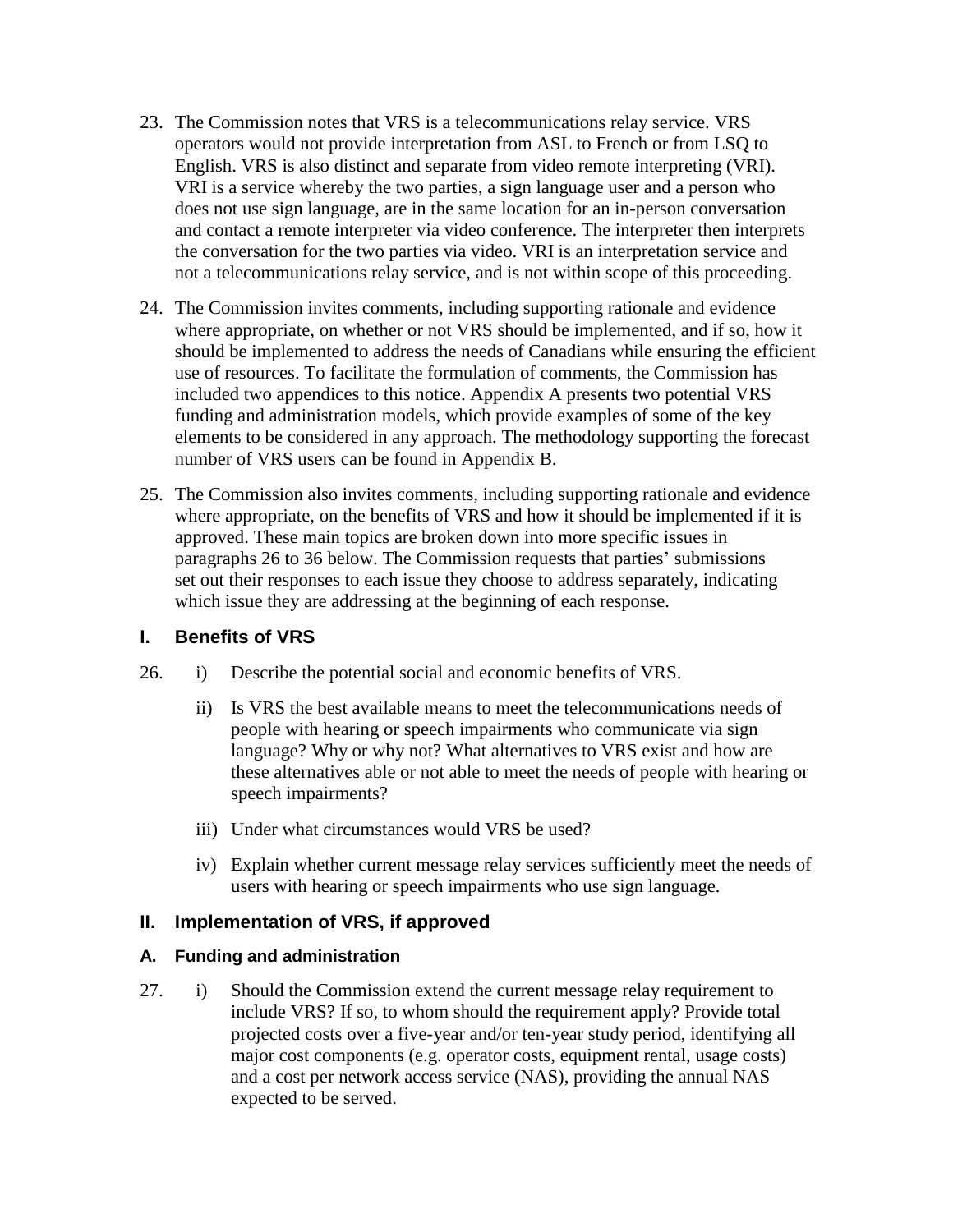ii) Should a new centralized contribution fund be created for the purpose of funding VRS? In your response, identify how such a fund could be set up, what the appropriate contribution formula would be, and to whom the obligation to contribute would apply. Also, in your response, identify how such a fund could be managed, how funds would be awarded, and the necessary reporting requirements.

#### **B. Interpreter challenges**

- 28. i) How should VRS be implemented so as to minimize the impact on community interpreting? Provide detailed time frames for each stage of implementation and explain how targets can be achieved.
	- ii) How can an LSQ VRS offering be implemented in such a way as to ensure suitable quality of service while minimizing the impact on community interpreting?

#### **C. VRS technology**

#### *a) Call centre technology*

29. i) Taking into consideration Canada's geographic landscape and telecommunications infrastructure, as well as the distinct ASL and LSQ markets, what is the optimal implementation model for VRS technology?

Responses should consider such issues as:

- interoperability between the VRS platform, TSP networks, and consumer end-devices, as well as VRS systems in other countries; and
- features and call centre capabilities of VRS technologies, such as priority queuing for emergency calls, etc.
- ii) Describe the call routing pattern for both point-to-point (videophone-to-videophone) calls and relayed calls.
- iii) Describe how emergency calls would be managed and routed. Include in your description how consumer information would be stored and made available to the appropriate authorities.
- iv) Explain the considerations for implementing a mobile wireless VRS offering (e.g. network reliability or interoperability for point-to-point calls).

#### *b) Consumer end-devices*

- i) To what extent should VRS be mobile?
- ii) What types of consumer end-devices should a VRS offering be compatible with?
- iii) What level of technical support for consumer end-devices should be available, and by whom should this be offered?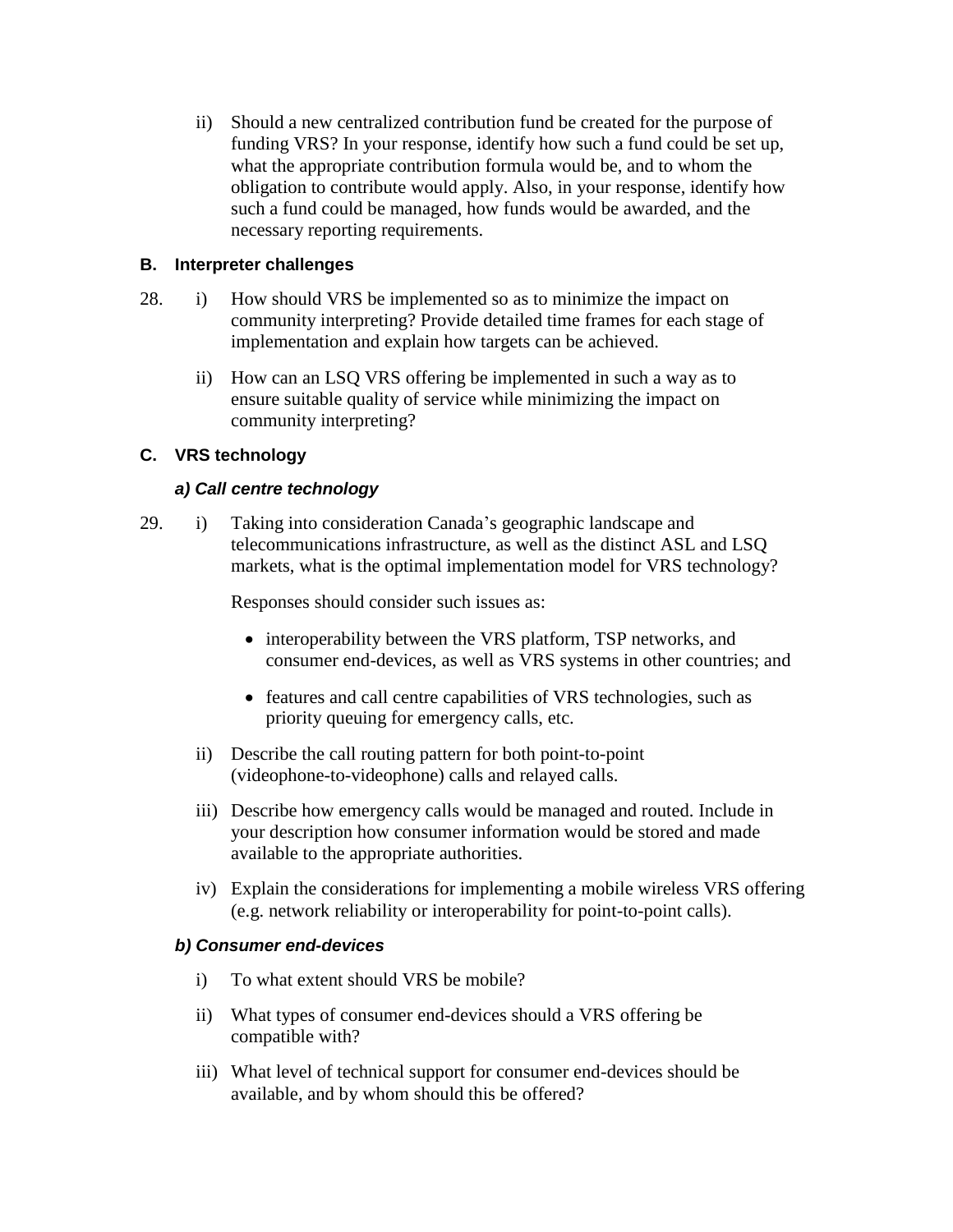#### **D. Service delivery**

- 30. Usage patterns for TTY Relay and IP Relay, which are offered 24 hours a day, reveal that the vast majority of calls are processed during an  $18$ -hour window,<sup>11</sup> from 6 a.m. to 12 a.m. The TCC trial revealed a similar pattern for video relay. The TCC trial initially offered service from 6 a.m. to 10 p.m., later expanded to a 24-hour service, and subsequently restricted the hours of service to 5 a.m. through 12 a.m. VRS was offered 24 hours a day over a six-month period and during that time, less than one call per day was placed during the overnight hours.<sup>12</sup>
	- i) Should VRS be offered for less than 24 hours a day, seven days a week? Why or why not?
	- ii) If in favour of a restricted schedule, specify what hours of operation would be appropriate, taking into account the different time zones in Canada.
	- iii) If in support of an initially restricted schedule, propose a timeline for the expansion of VRS.
	- iv) What, if any, ancillary services (e.g. video mail, call waiting) should be offered with VRS and how should VRS users be billed for these services? Provide cost assumptions where applicable.
	- v) How should long distance calls and other billable calls be processed, managed, and billed?

#### **E. Other consumer considerations**

- 31. i) What, if any, VRS outreach/education initiatives are needed? Who should be responsible for any such initiatives and how should they be funded?
	- ii) What are the privacy and confidentiality considerations for VRS? How should they be addressed?
	- iii) VRS functions via the transmission of video over the Internet. This requires constant and equal speeds for upstream and downstream traffic. Many Internet packages currently advertise high download speeds and lower upload speeds, based on market demand. Are such Internet packages sufficient for use with VRS? Alternatively, should a "basic VRS Internet package," which meets the basic minimum speed requirements for reliable VRS quality and offers a sufficient amount of data, be mandated?

<sup>&</sup>lt;sup>11</sup> Using results provided from responses to a request for information issued on 25 May 2012

Final report on the TCC trial, page 11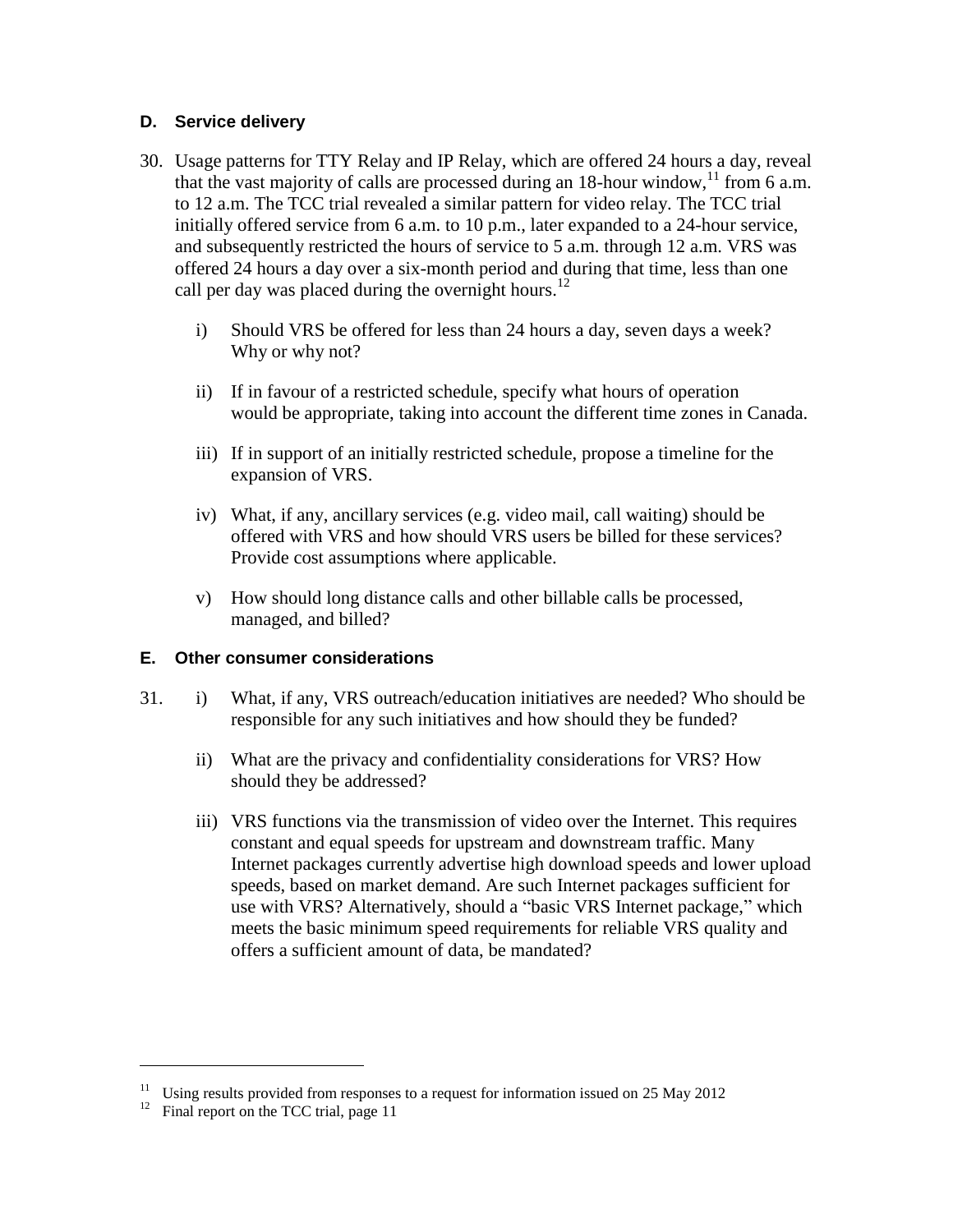#### **F. Compensation model for VRS provider(s) in the case of a centralized fund**

32. i) If a centralized VRS fund were established, what would be the optimal VRS provider compensation model to prevent fraud and ensure the most efficient use of resources while maintaining an adequate quality of service? Provide supporting evidence, including cost or other assumptions. Provide total projected costs over a five-year and/or ten-year study period, identifying all major cost components (e.g. operator costs, equipment rental, usage costs).

## **G. Cost of VRS**

- 33. i) Based on the VRS model presented in response to the previous questions, what is the cost of VRS? Provide supporting evidence, including cost assumptions. Provide total projected costs over a five-year and/or ten-year study period, identifying all major cost components (e.g. operator costs, equipment rental, usage costs) and a cost per NAS, providing the annual NAS expected to be served.
	- ii) What, if any, mechanisms could be implemented to ensure efficient use of resources while ensuring that consumer needs are being met? For example, what is the optimal operator efficiency rate (i.e. the number of minutes of conversation operators relay per hour worked)? Should a VRS system allow callers to make appointments for time-sensitive calls?

#### **H. VRS providers**

34. i) Given Canada's landscape and low population density, what is the optimal number of VRS providers<sup>13</sup> needed to serve the needs of sign language users while ensuring efficient use of resources? How can this optimal number of providers be achieved? How would VRS providers be selected and based on what criteria? Where applicable, distinguish between the requirements for ASL and LSQ.

#### **I. Feasibility**

35. i) In light of the responses offered to the previous questions, should the Commission require the provision of VRS in Canada? If so, under what conditions?

# **J. Monitoring**

- 36. i) If VRS is implemented, how should its effectiveness be measured? What performance measurements should be monitored?
	- ii) If VRS is implemented, when and how should it be reviewed to ensure its ongoing effectiveness?

 $13$  A VRS provider refers to any entity that offers VRS to consumers. A VRS provider can be an existing TSP or a specialized VRS entity.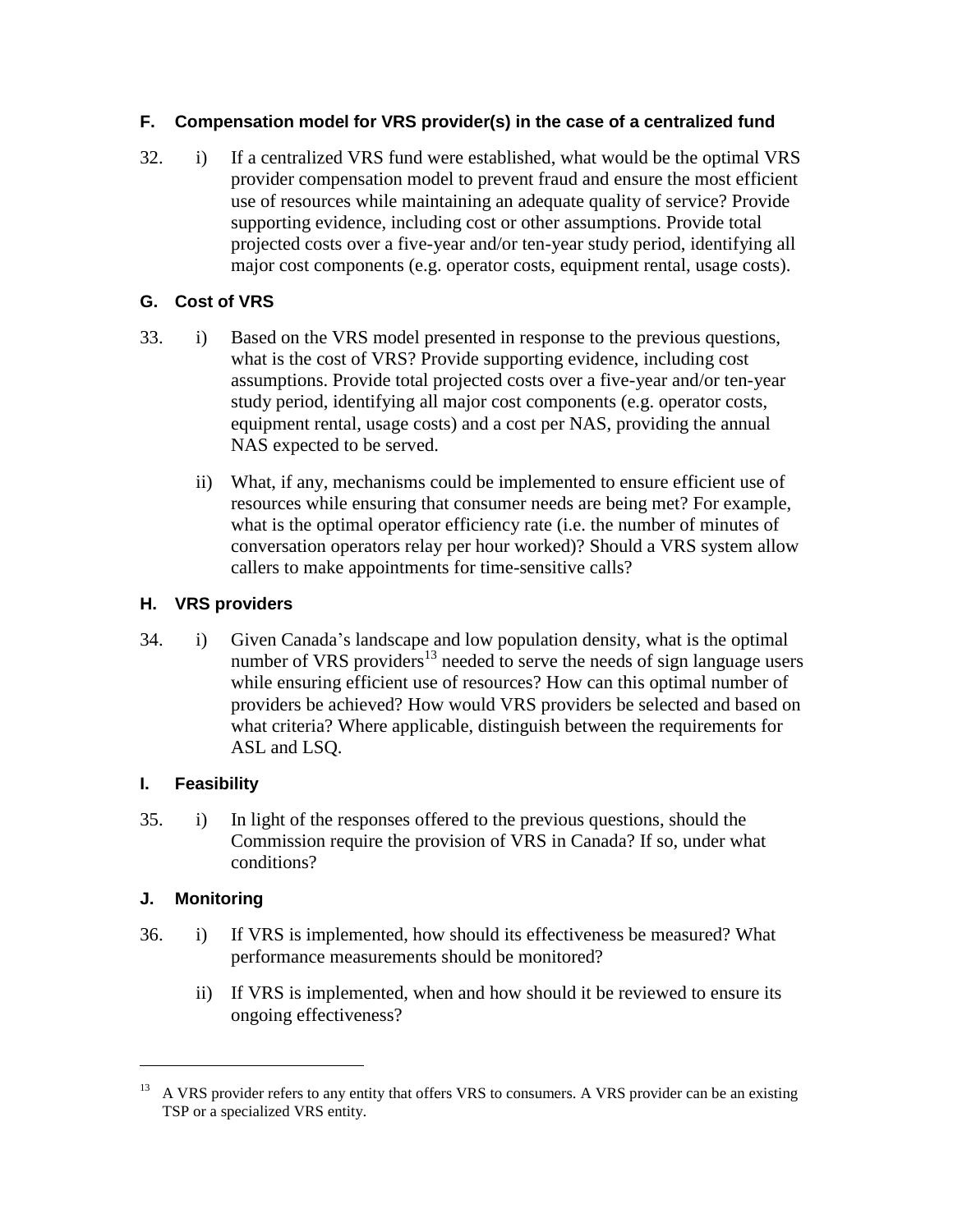iii) If VRS is implemented, when and how should its underlying infrastructure be reviewed to ensure that it continues to incorporate the most efficient and effective technology?

#### **Procedure**

 $\overline{a}$ 

37. The *Canadian Radio-television and Telecommunications Commission Rules of Practice and Procedure* SOR/2010-277 (the Rules of Procedure) apply to the Commission's proceedings. For help understanding the Rules of Procedure, see the *Guidelines on the CRTC Rules of Practice and Procedure*. <sup>14</sup> The Commission considers it appropriate to issue additional directions on procedure, which shall govern the conduct of the proceeding and prevail over the standard Rules of Procedure.

#### **Procedures for participation**

- 38. The Commission will hold a public hearing, beginning on **21 October 2013**, at the **Conference Centre, Phase IV, 140 Promenade du Portage, Gatineau, Quebec,** to address the matters set out in this notice. Arrangements may be made to accommodate participation in the public hearing from the Commission's regional offices. The addresses of the Commission's regional offices are set out in paragraph 64 of this notice*.*
- 39. Concurrent with the publication of this notice, the Commission is issuing requests for information to certain TSPs. The Commission makes these TSPs parties to this proceeding. The deadline for submitting responses to these requests is **15 April 2013**. In addition, these parties may file interventions with the Commission by **17 May 2013**. As set out in paragraph 22 of this notice, the Commission notes that, as a result of this proceeding, it could impose additional obligations on some or all TSPs, whether or not they are parties to this proceeding.
- 40. Interested persons who wish to become parties to this proceeding must file interventions with the Commission by **17 May 2013**. Interventions should address the issues set out in paragraphs 26 to 36 of this notice. In accordance with section 26 of the Rules of Procedure, interventions must indicate whether the interested person wishes to appear at the public hearing. At the beginning of their interventions, interested persons must also address the following items regarding their appearance at the public hearing, where applicable:
	- (a) note their request to make an oral presentation at the public hearing and provide clear reasons as to why an oral presentation is appropriate;

<sup>&</sup>lt;sup>14</sup> The Rules of Procedure set out, among other things, the rules for the filing, content, format, and service of interventions and interrogatories; the procedure for filing confidential information and requesting its disclosure; and the conduct of the public hearing. Accordingly, the procedure set out in this notice must be read in conjunction with the Rules of Procedure and their accompanying documents, which can be found on the Commission's website under "CRTC Rules of Practice and Procedure."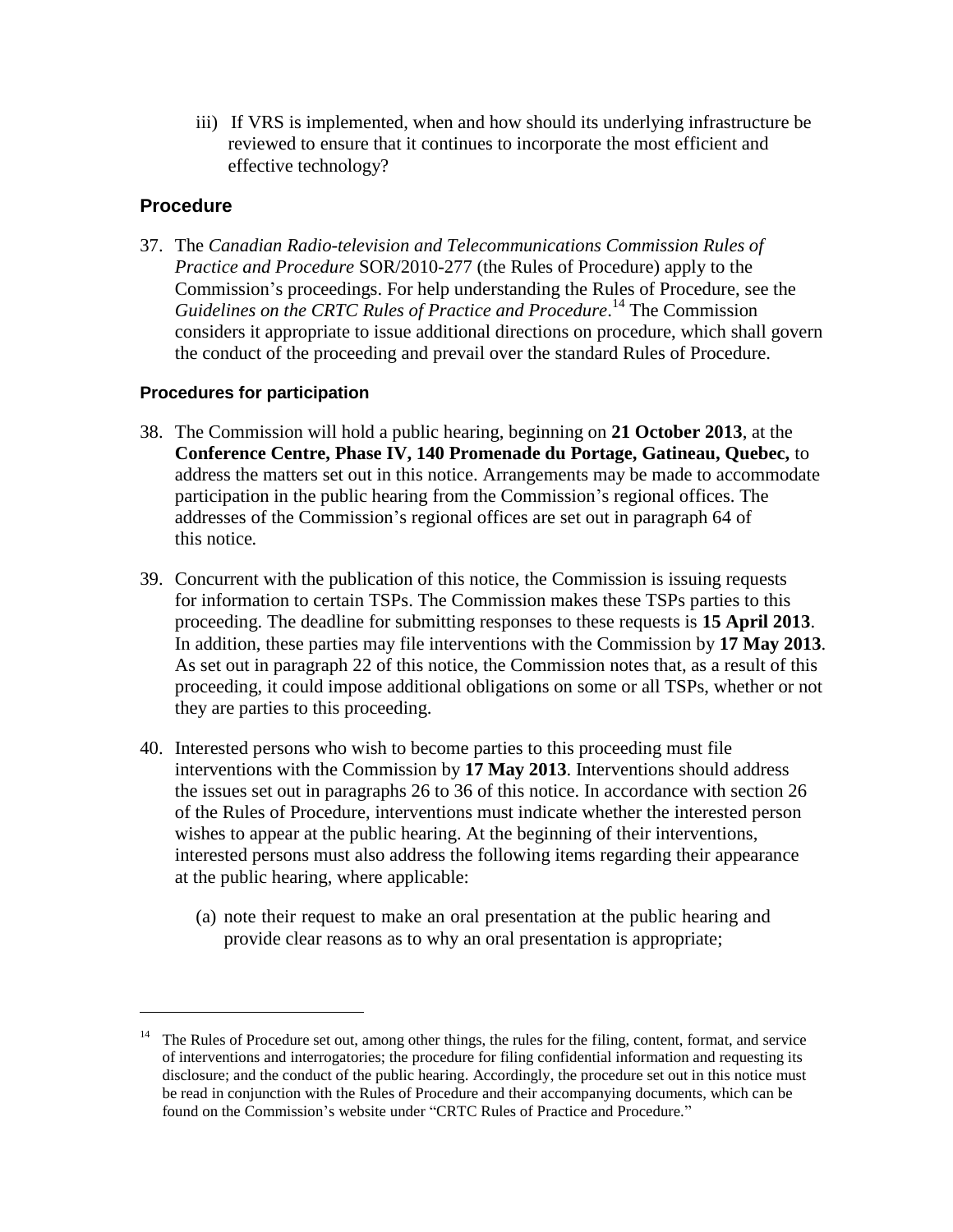- (b) indicate whether they wish to make their oral presentation in Gatineau or in one of the Commission's regional offices and, if the latter, which regional office; and
- (c) indicate whether they will require accommodation to participate in the public hearing (e.g. assistive listening devices) and, if so, provide details on the accommodation requested.

Only those parties whose requests to appear have been granted will be contacted by the Commission and invited to appear at the hearing.

- 41. Parties are permitted to coordinate, organize, and file, in a single submission, interventions of persons who share their position but do not wish to appear at the hearing as a "Joint Supporting Intervention." More information on how to do so and a template for the covering letter to be filed by the parties can be found in Telecom Information Bulletin 2011-693. Parties are encouraged to use this method rather than form letter campaigns and petitions, as it improves efficiency for the Commission and parties alike and ensures that all interveners filing jointly are aware that their personal information will appear on the Commission's website.
- 42. Interventions will be posted on the Commission's website shortly after they are filed. The public record of this proceeding is posted on the Commission's website under "Public Proceedings." It is also available in the Commission's offices and public examination rooms, which are listed in paragraph 64 of this notice. The Commission encourages interested persons and parties to monitor the record of this proceeding and/or the Commission's website for additional information that they may find useful when preparing their submissions.
- 43. The Commission may issue further requests for information, by **10 June 2013**, to TSPs and to some or all of the other parties. The deadline for submitting responses to these requests for information is **12 July 2013**.
- 44. All parties may file reply comments with the Commission by **26 August 2013**. Reply comments must respond only to interventions and answers to Commission questions previously submitted by other parties.
- 45. An organization and conduct letter providing directions on procedure with respect to the public hearing will be issued prior to the commencement of the public hearing.
- 46. Following the public hearing, parties may file brief final comments, by **15 November 2013**, in reply to submissions presented at the public hearing on any matter within the scope of this proceeding. Final reply comments must be no longer than 20 pages, including an executive summary.
- 47. Parties wishing to make a procedural request (e.g. extend a deadline, submit new evidence at the hearing, request the disclosure of information designated as confidential, hold part or all of the hearing in camera) are to follow the following instructions:
	- (a) address the procedural request to the Secretary General;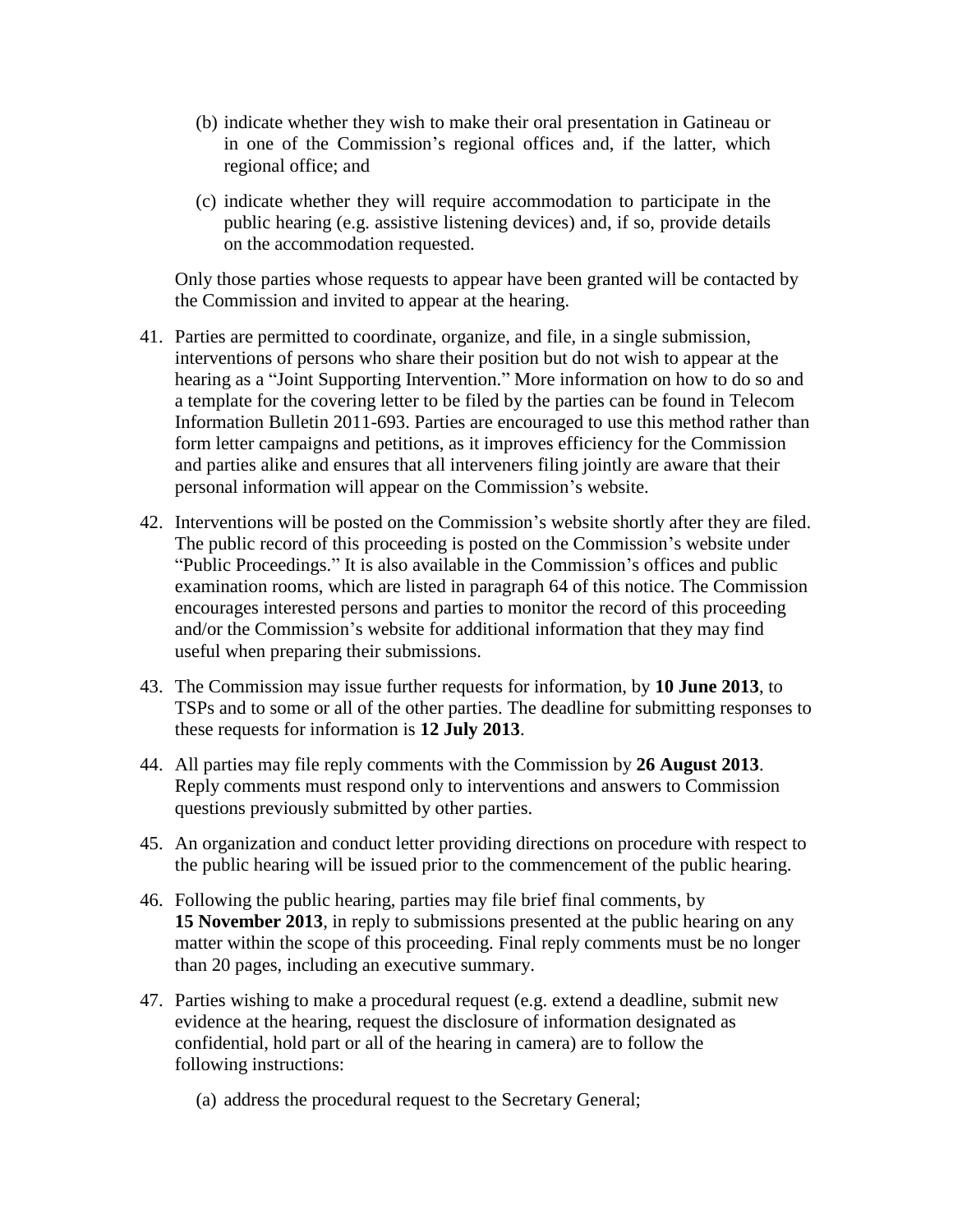- (b) provide reasons for the requested change and address how it might affect other persons; and
- (c) make the request as soon as possible.
- 48. Any resulting changes to the procedure will be set out as an amendment to this notice or in a procedural letter issued by the Commission or Commission staff and added to the public record of the proceeding.
- 49. Because the procedure can change after the proceeding has started, all parties are advised to monitor the public record to see if amendments to this notice or procedural letters have been issued.

#### **Procedures for filing comments**

50. Submissions must be filed by sending them to the Secretary General of the Commission using **only one** of the following means:

#### **by completing the**

[Intervention/comment/answer form]

or

#### **by mail to** CRTC, Ottawa, Ontario K1A 0N2

or

**by fax to** 819-994-0218

or

# **by ASL or LSQ video to**

the Commission's YouTube page

- 51. The Commission will not formally acknowledge interventions or comments. It will, however, fully consider all submissions, which will form part of the public record of the proceeding. Submissions longer than five pages should include a summary.
- 52. Parties are reminded that, in accordance with the Rules of Procedure, if a document is to be filed or served by a specific date, the document must be actually received, not merely sent, by that date. A document must be filed with the Commission by 5 p.m. Vancouver time (8 p.m. Ottawa time) on the date it is due. The Commission takes no responsibility for postal delays and will not notify parties if their submissions are received after the deadline. Late submissions will not be considered by the Commission and will not be made part of the public record.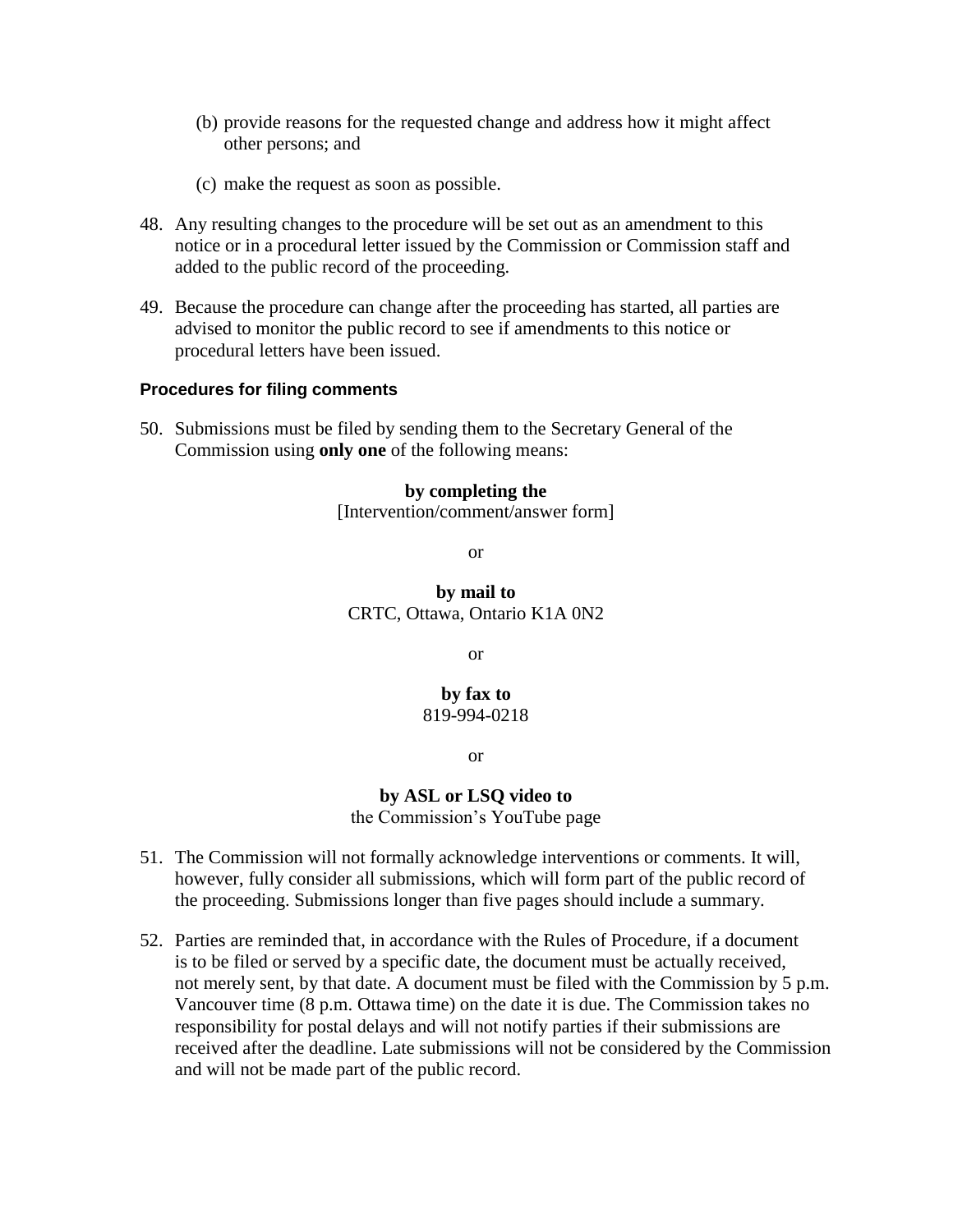53. Each paragraph of all submissions should be numbered. In addition, the line \*\*\*End of document\*\*\* should follow the last paragraph. This will help the Commission verify that the document has not been damaged during electronic transmission.

#### **Procedures for video interventions**

- 54. To permit interested persons whose first language is ASL or LSQ to fully participate in this proceeding, the Commission will accept video interventions in ASL and LSQ in response to this notice. The deadline for submitting video interventions is **17 May 2013**. Video interventions are to follow the same procedures as written interventions, as set out in the previous sections of this notice, and indicate whether the person wishes to appear at the public hearing. The intervention must also indicate any requests for accommodation regarding such appearance at the public hearing.
- 55. All parties who filed video interventions may file video reply comments with the Commission by **26 August 2013**. Reply comments must respond only to interventions and answers to Commission questions previously submitted by other participants. Parties may also submit final video reply comments by **15 November 2013**.
- 56. The Commission will post English transcripts of ASL videos and French transcripts of LSQ videos on its website. Videos will be made public when the transcript becomes available. Interveners may choose to submit written transcripts with their videos to facilitate the process.
- 57. For videos longer than fifteen (15) minutes, a brief summary should be provided at the beginning of the video.

#### **Important notice**

- 58. All information provided as part of this public process, except information granted confidentiality, whether sent by postal mail, facsimile, email, ASL or LSQ video, or through the Commission's website at www.crtc.gc.ca, becomes part of a publicly accessible file and will be posted on the Commission's website. This includes personal information, such as full names, email addresses, postal/street addresses, telephone and facsimile numbers, and any other personal information provided. ASL and LSQ videos will be posted on the Commission's YouTube channel. All personal information in such videos will be publicly available. Parties choosing to submit sign language videos should read YouTube's terms of service and privacy policies, and those of any applications they use to access YouTube.
- 59. The personal information provided will be used and may be disclosed for the purpose for which the information was obtained or compiled by the Commission, or for a use consistent with that purpose.
- 60. Documents received electronically or otherwise will be posted on the Commission's website in their entirety exactly as received, including any personal information contained therein, in the official language and format in which they are received. Documents not received electronically will be available in PDF format.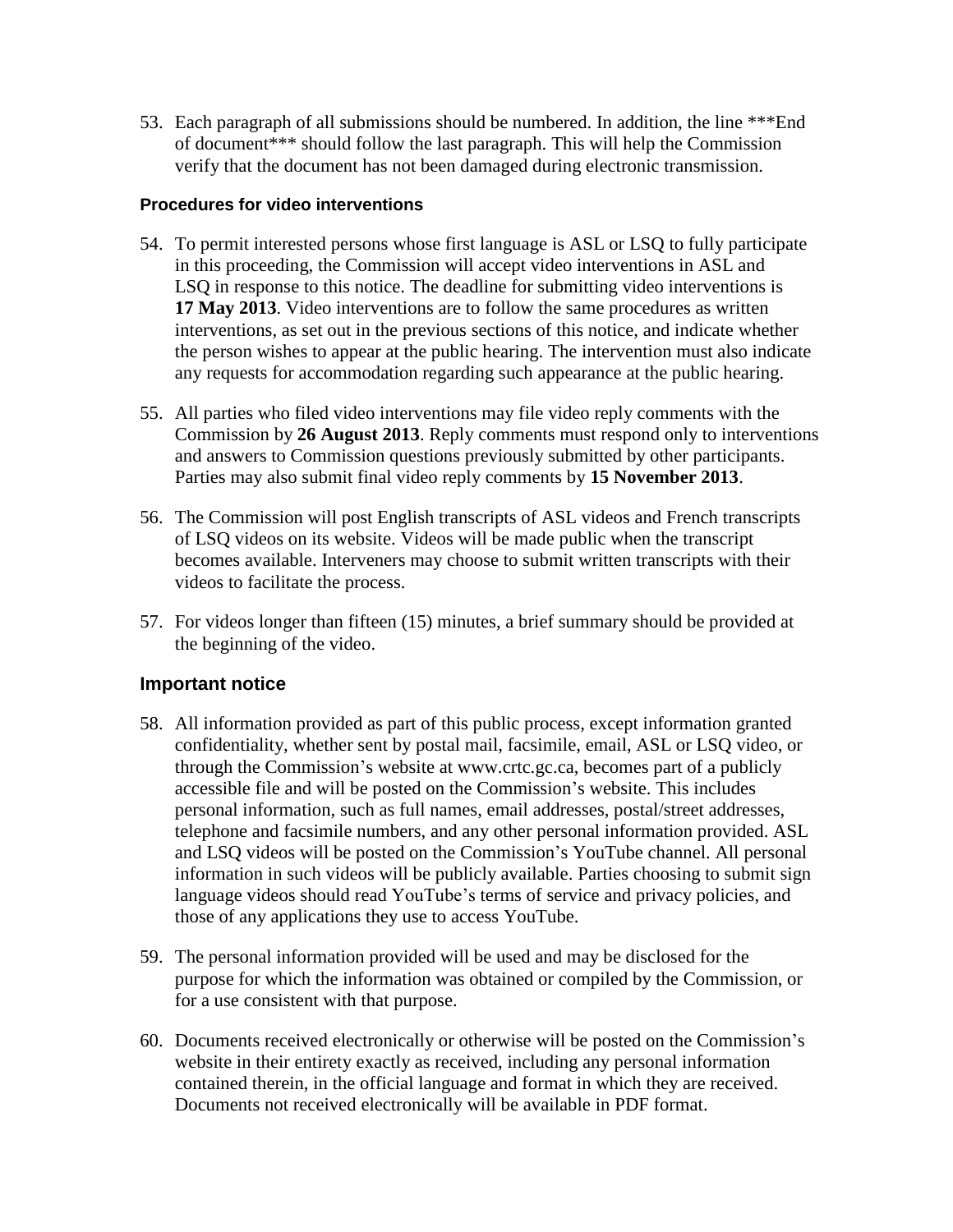61. The information provided to the Commission as part of this public process is entered into an unsearchable database dedicated to this specific public process. This database is accessible only from the web page of this particular public process. As a result, a general search of the Commission's website with the help of either its search engine or a third-party search engine will not link directly to the information provided as part of this public process.

#### **Examination of documents**

- 62. Electronic versions of the documents referred to in this notice are available on the Commission's website at www.crtc.gc.ca by using the file numbers provided at the beginning of this notice or by visiting the "Public Proceedings" section of the Commission's website. The documents are accessed by selecting "View all proceedings open for comment," then clicking on the "View entire record" link associated with this particular notice. All interventions are also available on the Commission's website, at the same location, by clicking on the "Interventions" link associated with this particular notice.
- 63. Documents are also available during normal office hours at the Commission offices and documentation centres directly involved with these applications or, upon request, within two working days at all other Commission offices and documentation centres.

#### **Location of CRTC offices**

64. Submissions may be examined or will be made available promptly upon request at Commission offices during normal business hours.

Toll-free telephone: 1-877-249-2782 Toll-free TDD: 1-877-909-2782

Central Building Les Terrasses de la Chaudière 1 Promenade du Portage, Room 206 Gatineau, Quebec J8X 4B1 Tel.: 819-997-2429 Fax: 819-994-0218

#### *Regional Offices*

Metropolitan Place 99 Wyse Road, Suite 1410 Dartmouth, Nova Scotia B3A 4S5 Tel.: 902-426-7997 Fax: 902-426-2721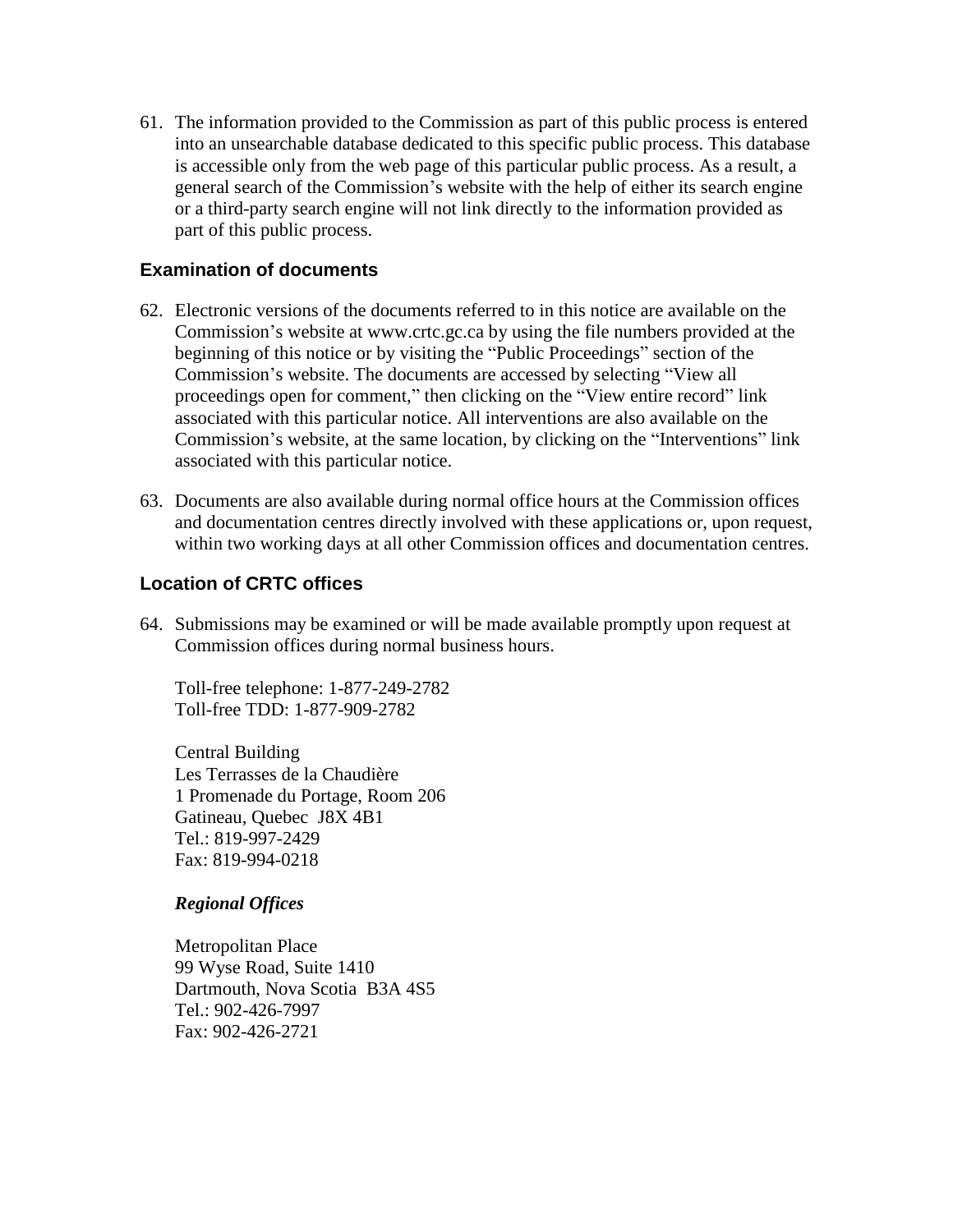205 Viger Avenue West, Suite 504 Montréal, Quebec H2Z 1G2 Tel.: 514-283-6607

55 St. Clair Avenue East, Suite 624 Toronto, Ontario M4T 1M2 Tel.: 416-952-9096

360 Main Street, Suite 970 Winnipeg, Manitoba R3C 3Z3 Tel.: 204-983-6306 Fax: 204-983-6317

2220 – 12th Avenue, Suite 620 Regina, Saskatchewan S4P 0M8 Tel.: 306-780-3422

 $100 - 4$ <sup>th</sup> Avenue SW, Suite 403 Calgary, Alberta T2P 3N2 Tel.: 403-292-6660 Fax: 403-292-6686

858 Beatty Street, Suite 290 Vancouver, British Columbia V6B 1C1 Tel.: 604-666-2111 Fax: 604-666-8322

Secretary General

#### **Related Commission documents**

- *Filing of joint supporting interventions*, Telecom Information Bulletin CRTC 2011-693, 8 November 2011
- *Accessibility of telecommunications and broadcasting services*, Broadcasting and Telecom Regulatory Policy CRTC 2009-430, 21 July 2009
- *Unresolved issues related to the accessibility of telecommunications and broadcasting services to persons with disabilities*, Broadcasting Notice of Public Hearing CRTC 2008-8 and Telecom Public Notice CRTC 2008-8, 10 June 2008, as amended by Broadcasting Notice of Public Hearing CRTC 2008-8-1 and Telecom Public Notice CRTC 2008-8-1, 24 July 2008, and Broadcasting Notice of Public Hearing CRTC 2008-8-2 and Telecom Public Notice CRTC 2008-8-2, 17 October 2008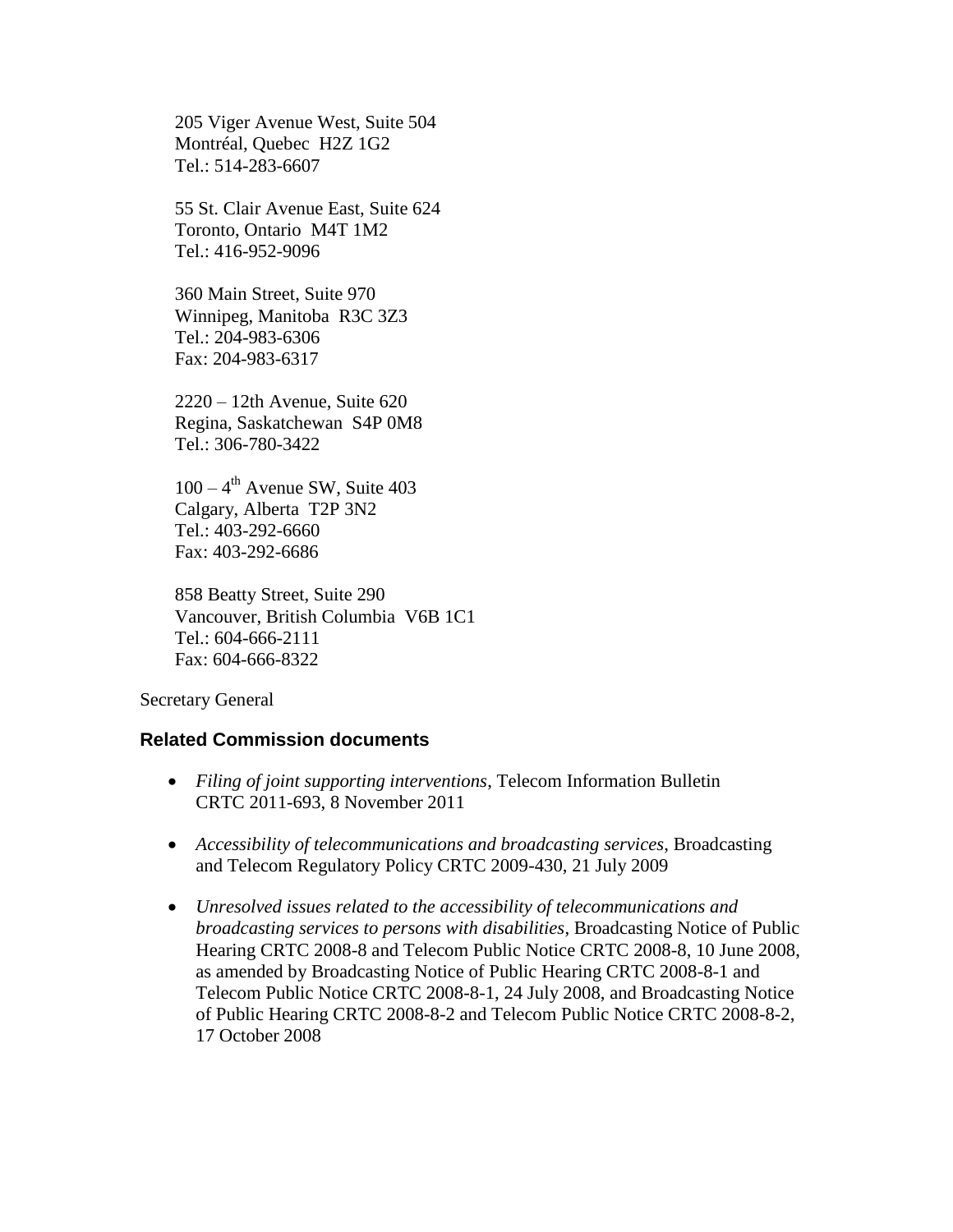- *Use of deferral account funds to improve access to telecommunications services for persons with disabilities and to expand broadband services to rural and remote communities*, Telecom Decision CRTC 2008-1, 17 January 2008
- *Small incumbent local exchange carriers' show cause – Follow-up to Telecom Decision 2006-14*, Telecom Decision CRTC 2007-109, 21 November 2007
- *Bell Aliant Regional Communications, Limited Partnership and Bell Canada – Application to extend certain time frames to equip pay telephones with teletypewriter units, established in Telecom Decision CRTC 2004-47*, Telecom Decision CRTC 2007-12, 27 February 2007
- *Reconsideration of* Regulatory framework for voice communication services using Internet Protocol, Telecom Decision CRTC 2006-53, 1 September 2006
- *Message relay service in a VoIP environment – Follow-up to Decision 2005-28*, Telecom Decision CRTC 2006-12, 16 March 2006
- *Disposition of funds in the deferral accounts*, Telecom Decision CRTC 2006-9, 16 February 2006
- *Regulatory framework for voice communication services using Internet Protocol*, Telecom Decision CRTC 2005-28, 12 May 2005, as amended by Telecom Decision CRTC 2005-28-1, 30 June 2005
- Telecom Order CRTC 98-1, 7 January 1998
- *Local Competition*, Telecom Decision CRTC 97-8, 1 May 1997
- *Newfoundland Telephone Company Limited – Revenue requirement for the years 1990 and 1991 and attachment of customer-provided multi-line terminal equipment*, Telecom Decision CRTC 90-15, 12 July 1990
- *Bell Canada – Review of revenue requirements for the years 1985, 1986 and 1987*, Telecom Decision CRTC 86-17, 14 October 1986
- *British Columbia Telephone Company – Voice Relay Service Centre*, Telecom Decision CRTC 85-29, 23 December 1985
- *British Columbia Telephone Company – General increase in rates*, Telecom Decision CRTC 85-8, 30 April 1985

# **Other related documents**

 Groupe Consult-Com Techno, *Report on the Technical Feasibility of VRS Implementation in Canada* (translated), November 2012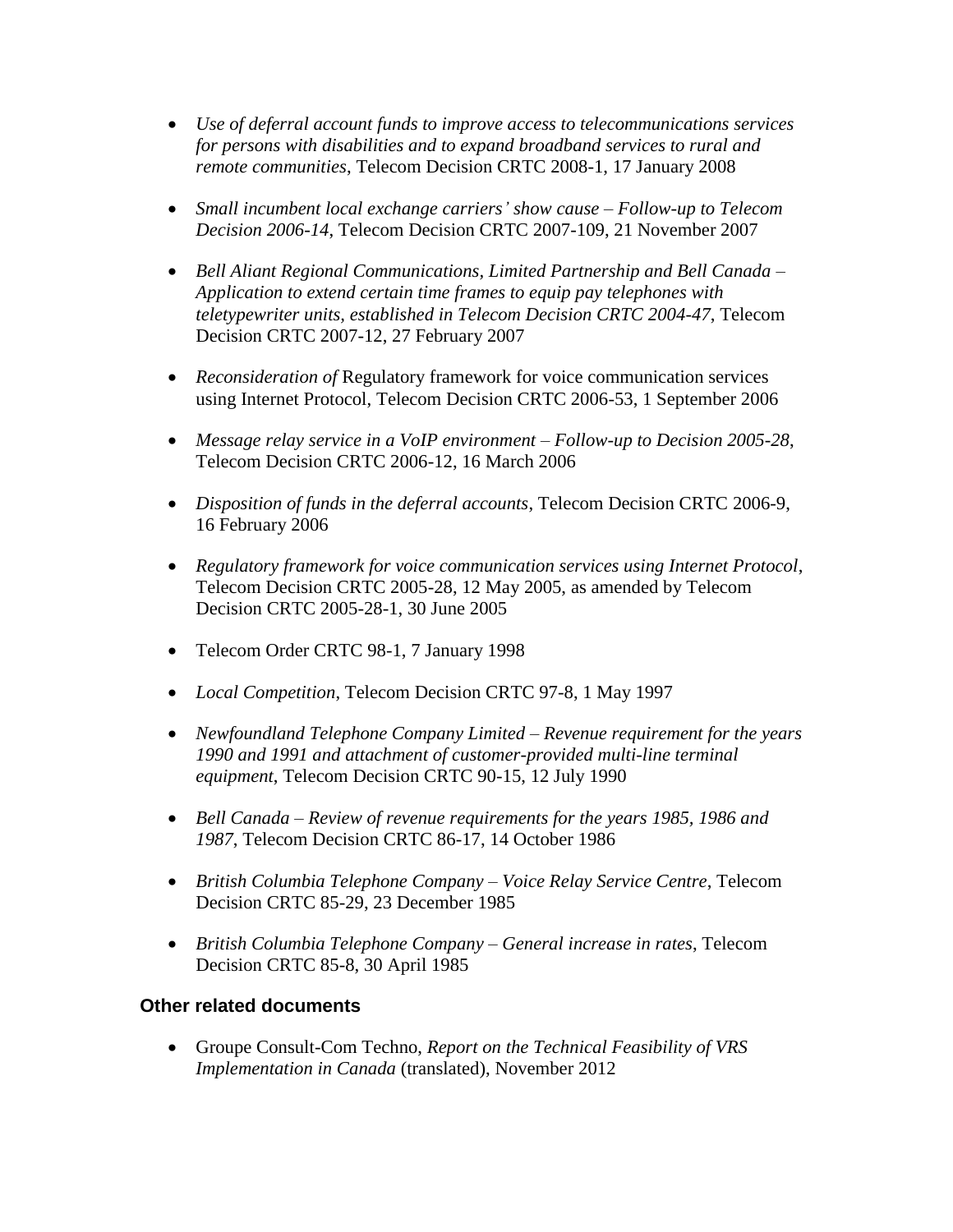- CONNECTUS Consulting Inc., *The Evolution of Alternative Communications Technologies for the Deaf, Hard of Hearing and Speech Impaired*, August 2012
- Mission Consulting, LLC, *VRS Feasibility Study – Final Report*, 4 April 2012, submitted by Bell Canada
- TELUS Communications Company, *Final Report – TELUS' Video Relay Services Trial*, 14 March 2012
- Certain documents related to the proceeding initiated by Broadcasting Notice of Public Hearing 2008-8 and Telecom Public Notice 2008-8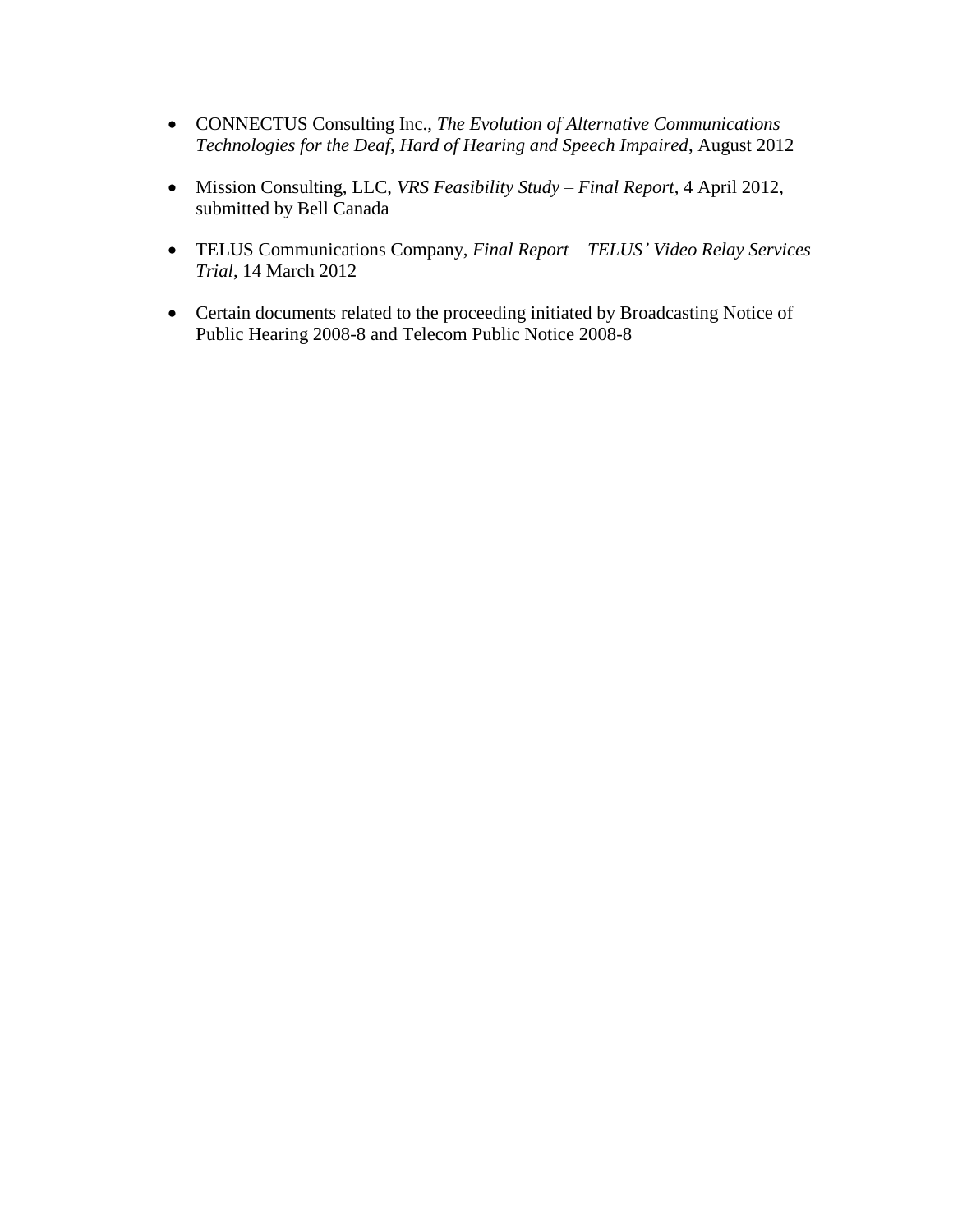# **Appendix A: VRS funding and administration models**

Presented below are two examples of VRS models for consideration. These models are described at a high level and are intended solely to facilitate discussion. Comments need not be restricted to the models or options presented here. Potential comments could include why the following models should or should not be implemented, and whether or not the following options ensure efficient use of resources. Parties may include proposals for additional models or options not mentioned in this appendix.

|                                            | <b>Model A:</b><br><b>Centralized fund</b>                                                                                                                                                                                                                                  | <b>Model B:</b><br><b>Mandate certain TSPs</b><br>to provide VRS                                                  |
|--------------------------------------------|-----------------------------------------------------------------------------------------------------------------------------------------------------------------------------------------------------------------------------------------------------------------------------|-------------------------------------------------------------------------------------------------------------------|
| <b>Funding method</b>                      | Create a new centralized<br>contribution fund for the<br>purpose of VRS                                                                                                                                                                                                     | Each LEC will be<br>responsible for managing its<br>revenues and expenditures,<br>as per status quo               |
| <b>Revenue source</b>                      | Percentage of<br>telecommunications<br>revenues for TSPs with<br>revenues greater than<br>\$10 million                                                                                                                                                                      | Same as current<br>MRS funding                                                                                    |
| <b>Administrator</b>                       | Third-party administrator<br>with a board consisting of<br>representatives from all key<br>stakeholders. The mandate<br>would be determined with<br>Commission involvement<br>and continued oversight.                                                                      | Not applicable, as each LEC<br>is responsible for providing<br>its customers with mandated<br>relay services      |
| <b>VRS</b> provider                        | Competitive bid – initial<br>rollout should be one<br>provider for ASL and one<br>provider for LSQ                                                                                                                                                                          | Each TSP will be<br>responsible for providing<br>the service directly, or<br>through a third party                |
| <b>VRS</b> provider<br>compensation scheme | Fixed, pre-established rate.<br>For example, the rate applied<br>could be the rate set out in<br>the successful bid resulting<br>from a request for proposals<br>process. This could be done<br>by proposing a fixed number<br>of operator positions to serve<br>VRS users. | Not applicable - TSPs<br>provide their own services<br>and are responsible for their<br>revenues and expenditures |

#### **Table 1: VRS funding and administration models**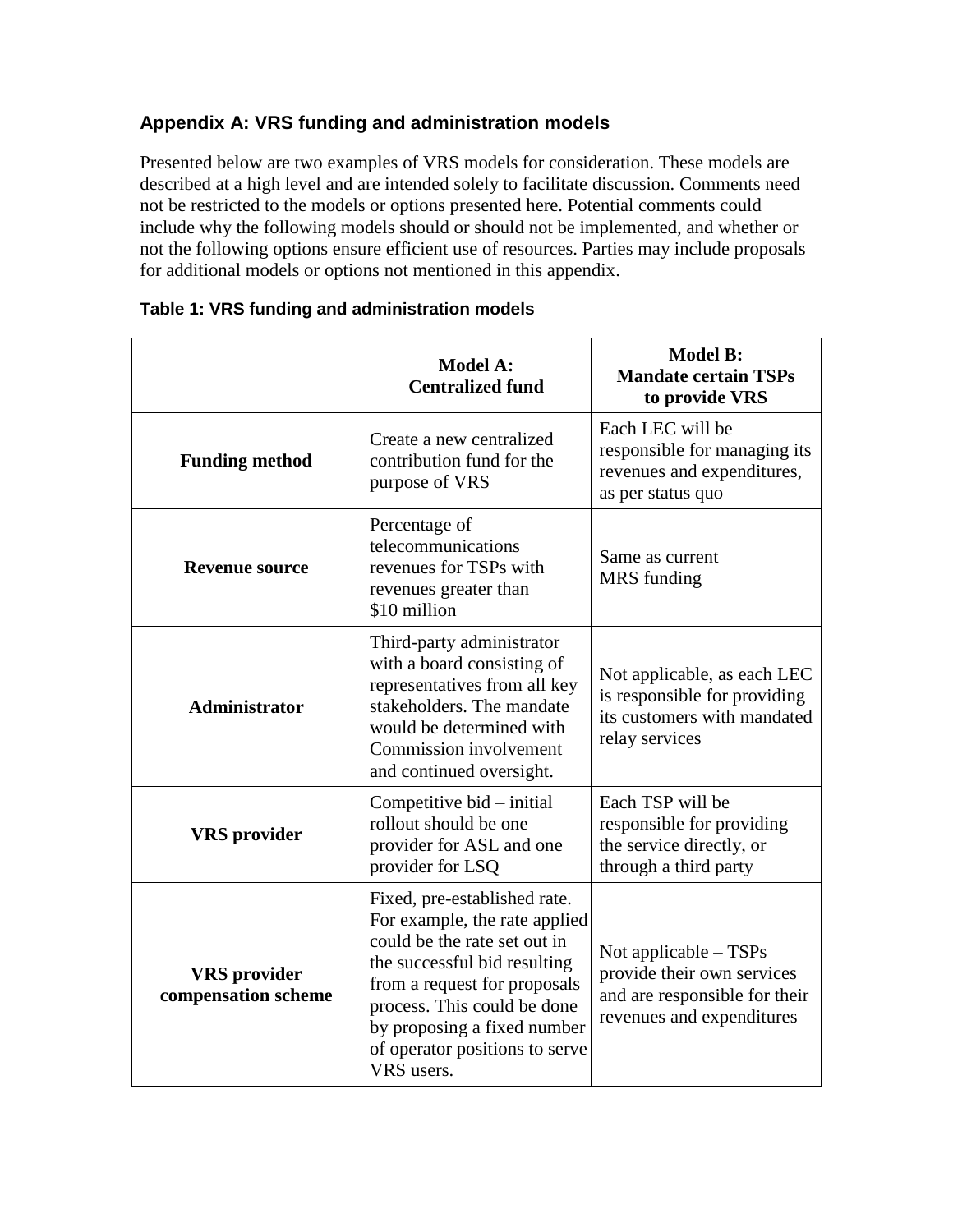|                               | <b>Model A:</b><br><b>Centralized fund</b>                                                                                                                                              | <b>Model B:</b><br><b>Mandate certain TSPs</b><br>to provide VRS                                     |
|-------------------------------|-----------------------------------------------------------------------------------------------------------------------------------------------------------------------------------------|------------------------------------------------------------------------------------------------------|
| Call centre (VRS)<br>platform | Determined by VRS<br>provider. For example, the<br>VRS provider may choose<br>to make a joint bid with a<br>VRS technology provider or<br>to independently procure<br>the VRS platform. | Determined by TSPs, but<br>mandate interoperability                                                  |
|                               | Mandate interoperability<br>and recommend Session<br>Initiation Protocol (SIP)-<br>based family of standards                                                                            |                                                                                                      |
| <b>Operator location</b>      | Call centres with option for<br>operators to telework, so<br>that impact on community<br>interpreting is minimized                                                                      | Call centres with no<br>prohibition to telework;<br>however, this would be<br>determined by the TSPs |
| <b>Network</b>                | <b>Public Internet</b>                                                                                                                                                                  | Public Internet                                                                                      |
| <b>Consumer devices</b>       | Consumer's choice, but<br>limited to devices that<br>are compatible with the<br>VRS platform                                                                                            | Consumer's choice, but<br>limited to what their VRS<br>provider (TSP) offers                         |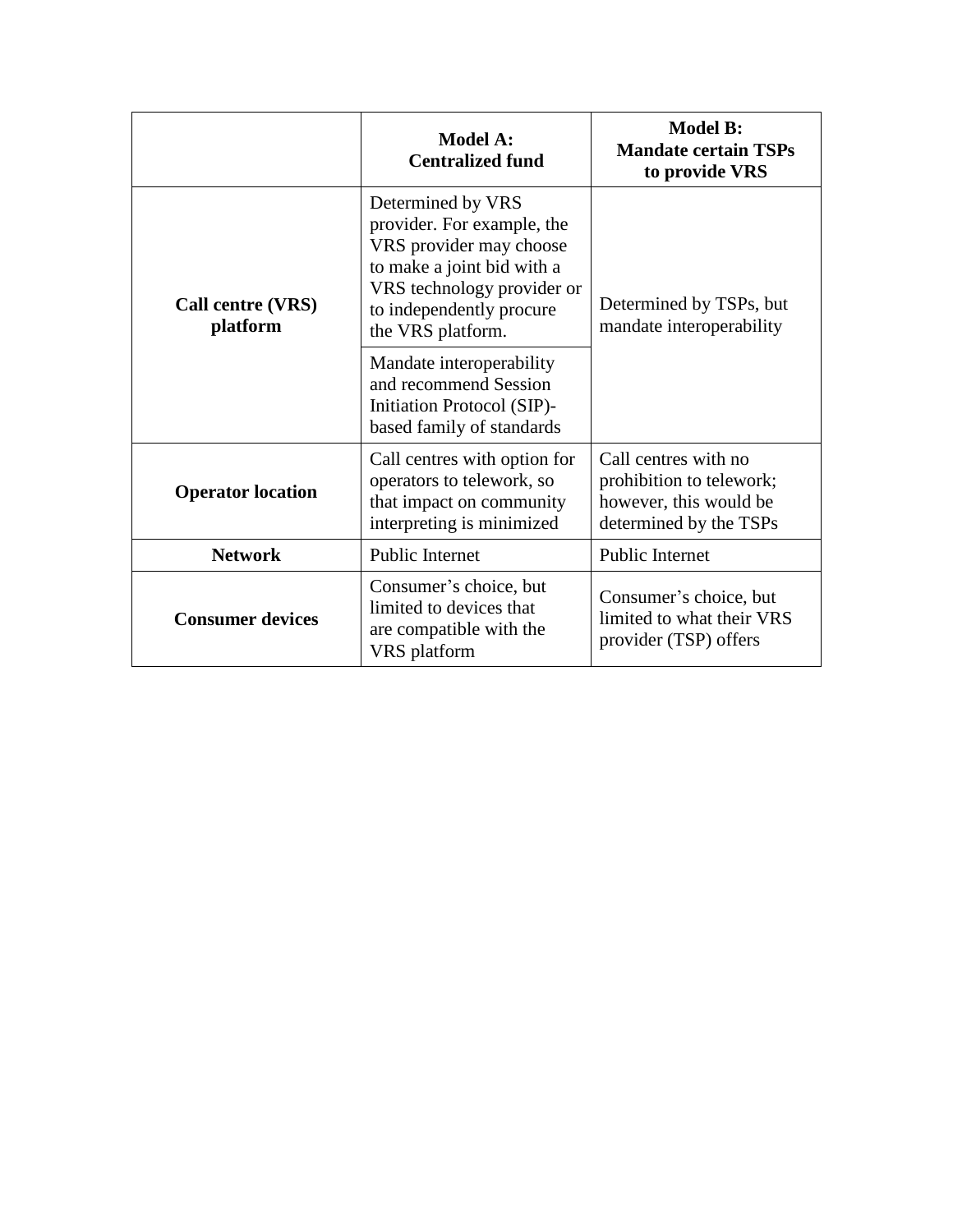# **Appendix B: Methodology**

This appendix describes the method followed to obtain the projected number of VRS users provided in paragraph 9 of this notice. The lower boundary was presented by the Bell Canada study,  $^{15}$  and the upper boundary was estimated using the methodology presented below.

#### **Projected number of users**

The Bell Canada study, completed by Mission Consulting, LLC, forecast the number of VRS users by applying American estimates as a proxy.<sup>16</sup> Using Statistics Canada census results to forecast the number of VRS users, as described below, results in an estimate of 19,908 VRS users. This forecast is almost 30 percent higher than the estimate of 15,345 users found in the Bell Canada study. Using the estimates derived from the two separate methodologies, the range of projected users is thus estimated to be between 15,345 and 19,908 at full saturation.

Statistics Canada's 2006 PALS shows that in the 2006 census year, 35,470 adults (ages 15 and over) self-reported as having a hearing or communication limitation and using sign language, while 2,620 children (ages 14 and under) with a hearing limitation reported using sign language to communicate. As the census survey addressed adults and children separately, the calculation set out below does the same.

#### **Adults (ages 15 and over)**

 $\overline{a}$ 

Respondents who reported a hearing limitation, but not necessarily a communication limitation, answered follow-up questions which revealed that

- of those who used sign language, almost half (49.8 percent) used ASL, 23.1 percent used LSQ, and 27.1 percent used a sign language other than ASL or LSQ; and
- nearly one half (48.2 percent) of all people with a hearing limitation who used sign language said they have never used the services of a language interpreter; $17$ therefore, 51.8 percent have used such services.

The information above was used as follows to obtain the forecast number of VRS users:

1) The percentage of people with a hearing limitation who have used the services of a language interpreter (51.8 percent) was used as a proxy for the percentage of sign language users who would use VRS. This percentage was applied to the total number of adults with a hearing or communication limitation who use sign language (35,470) to get the forecast number of adult VRS users (18,373).

<sup>&</sup>lt;sup>15</sup> Bell Canada study, Phase  $9 -$  Forecasts of VRS User Demand

<sup>&</sup>lt;sup>16</sup> Bell Canada study, Phase  $9$  – Forecasts of VRS User Demand

<sup>17</sup> *Statistics Canada Participation and Activity Limitation Survey of 2006: A Profile of Assistive Technology for People with Disabilities*. The reasons for not using the service of a language interpreter were not cited in the Statistics Canada report.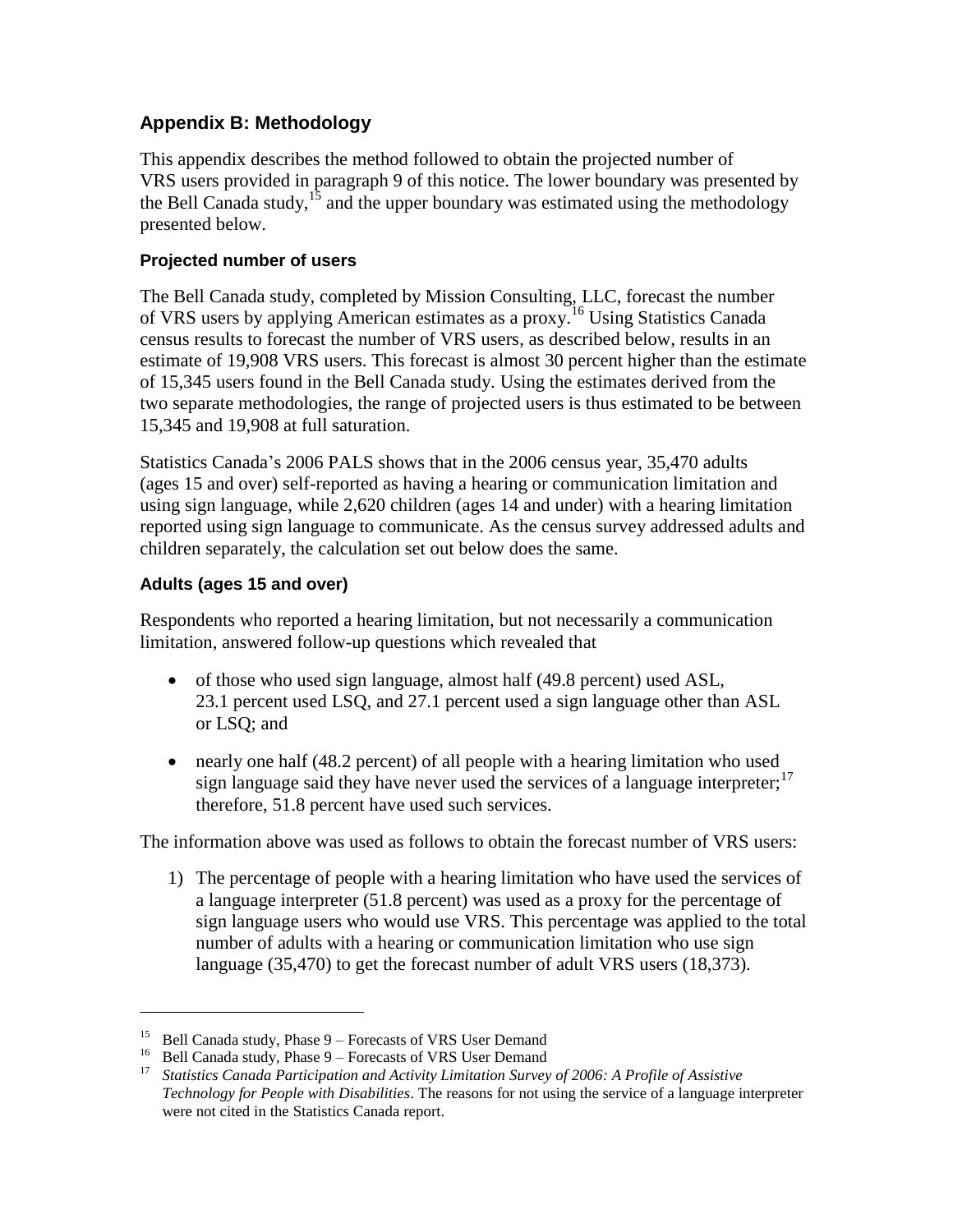- 2) It is assumed that individuals who use a sign language other than ASL or LSQ are not likely to use the services of a language interpreter, due to lack of availability of interpreters in sign languages other than ASL or LSQ. This assumption was also applied to VRS.
- 3) Therefore, 68 percent of VRS users will use ASL and 32 percent will use LSQ. These percentages were applied to the forecast number of adult VRS users (18,373) to obtain the breakdown of forecast VRS users by language.

#### **Table 2: Adult users**

|              | <b>Number of</b><br>sign language users | <b>Forecast number of</b><br>adult VRS users $(15+)$ |
|--------------|-----------------------------------------|------------------------------------------------------|
| <b>ASL</b>   | 17,664                                  | 12,494                                               |
| <b>LSQ</b>   | 8,194                                   | 5,879                                                |
| Other        | 9,612                                   | $\theta$                                             |
| <b>Total</b> | 35,470                                  | 18,373                                               |

#### **Children (ages 14 and under)**

Statistics Canada's 2006 PALS reveals that 2,620 children aged 5 to 14 with a hearing limitation, but not necessarily a communication limitation, use sign language. Of that number,

- 41.4 percent reported that they have never used the services of a sign language interpreter; the assumption is that the remaining 58.6 percent have done so; and
- 78.5 percent reported using ASL.

Similar to the methodology used to forecast the number of adult VRS users, the following two-step process was applied:

- 1) The percentage of children with a hearing limitation who have used the services of a language interpreter (58.6 percent) was used as a proxy for the percentage of sign language users who would use VRS. This percentage was applied to the total number of children with a hearing limitation who use sign language (2,620) to get the forecast number of children who will use VRS (1,535).
- 2) The ratio of ASL to LSQ use among children, versus a sign language other than ASL or LSQ, is not reported. It is known that 78.5 percent of children use ASL, as per the number reported above. Using an over-estimate, it is assumed that the remaining 21.5 percent use LSQ. Assuming this ratio of ASL to LSQ users, it is forecast that 1,205 children will benefit from an ASL VRS offering, and 330 children will benefit from an LSQ VRS offering.